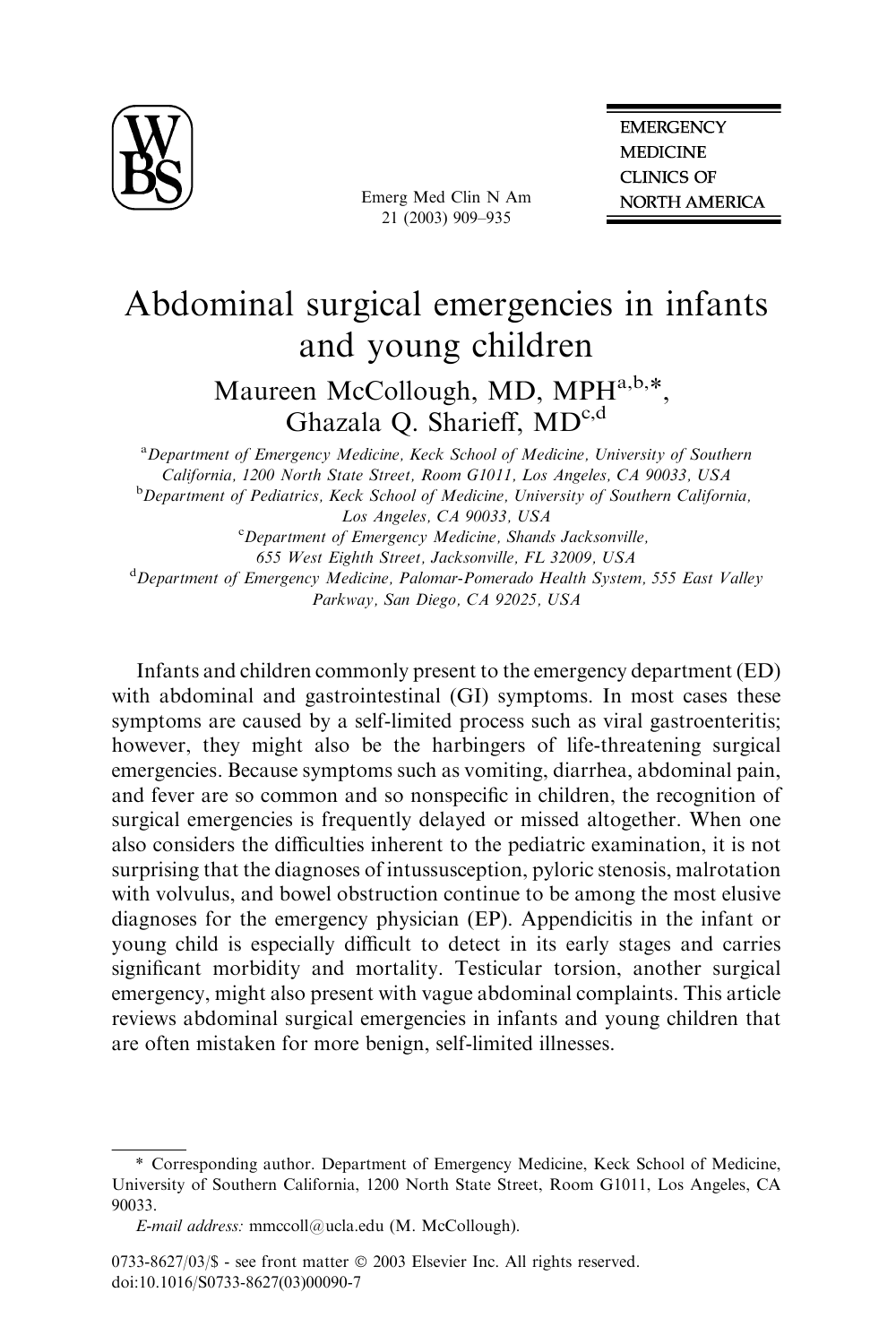#### General approach to the child who has abdominal pain

Important information can often be elicited even before speaking to the parents or laying hands on a child. Infants and young toddlers are usually afraid of strangers. Older children might associate a ''clinic'' environment or a ''man in a white coat'' with immunizations and pain. The difficulty of physical examination increases when the physician enters the examination room and the child bursts into tears. Observing the child's behavior before any interaction might reveal the reassuring signs of a young child ambulating comfortably around the ED or of an older infant sitting up on a gurney interested in his surroundings. An older child who walks slowly down a corridor in the ED holding his right lower quadrant has similarly given the examiner a great deal of information. When the child is approached, using a nonthreatening manner might pay dividends during the assessment. For example, sitting down or kneeling to bring the examiner closer to the child's eye level makes the examiner appear less intimidating.

If a child is found to be poorly responsive or displays other signs of shock, the ongoing assessment of the abdomen will need to occur simultaneously with the immediate priorities of resuscitation. A patent and secure airway must be ensured. Ventilation should be assisted, if necessary, and supplemental oxygen delivered. Vascular assess should be achieved using the intravenous or intraosseous routes, and fluid boluses of normal saline should be administered as necessary. The child should be placed on a cardiac monitor. Immediate bedside tests should include a blood glucose and hemoglobin determination. The delivery of intravenous antibiotics should not be delayed if there is a reasonable suspicion of underlying sepsis.

Children and parents are often poor historians. Trying to elicit the chronology of symptoms with questions such as ''did the pain start before the vomiting or vice versa?'' might be difficult. Parents of young infants might only describe their child as irritable and not realize that the abdomen is the source of pain. Adolescents might be embarrassed to talk about bodily functions or sexual issues, especially with physicians of the opposite sex. It is also important to question adolescents about their medical history separate from their parents because they might be more forthcoming when assured of their privacy.

Attempting to bond with the child or using a toy as a distraction before auscultation or palpation can often improve the reliability of the abdominal examination. Infants might be distracted by a set of car keys. Hand and finger puppets can also be used for this purpose. Allowing the child to remain in a parent's arms or lap for as long as possible is also helpful. For older children, examining the mother first might show the child that the examination is nothing to be feared. An older child can also be allowed to place his or her hand on top of the examiner's and simultaneously apply pressure, and they can also be questioned about school or play activities.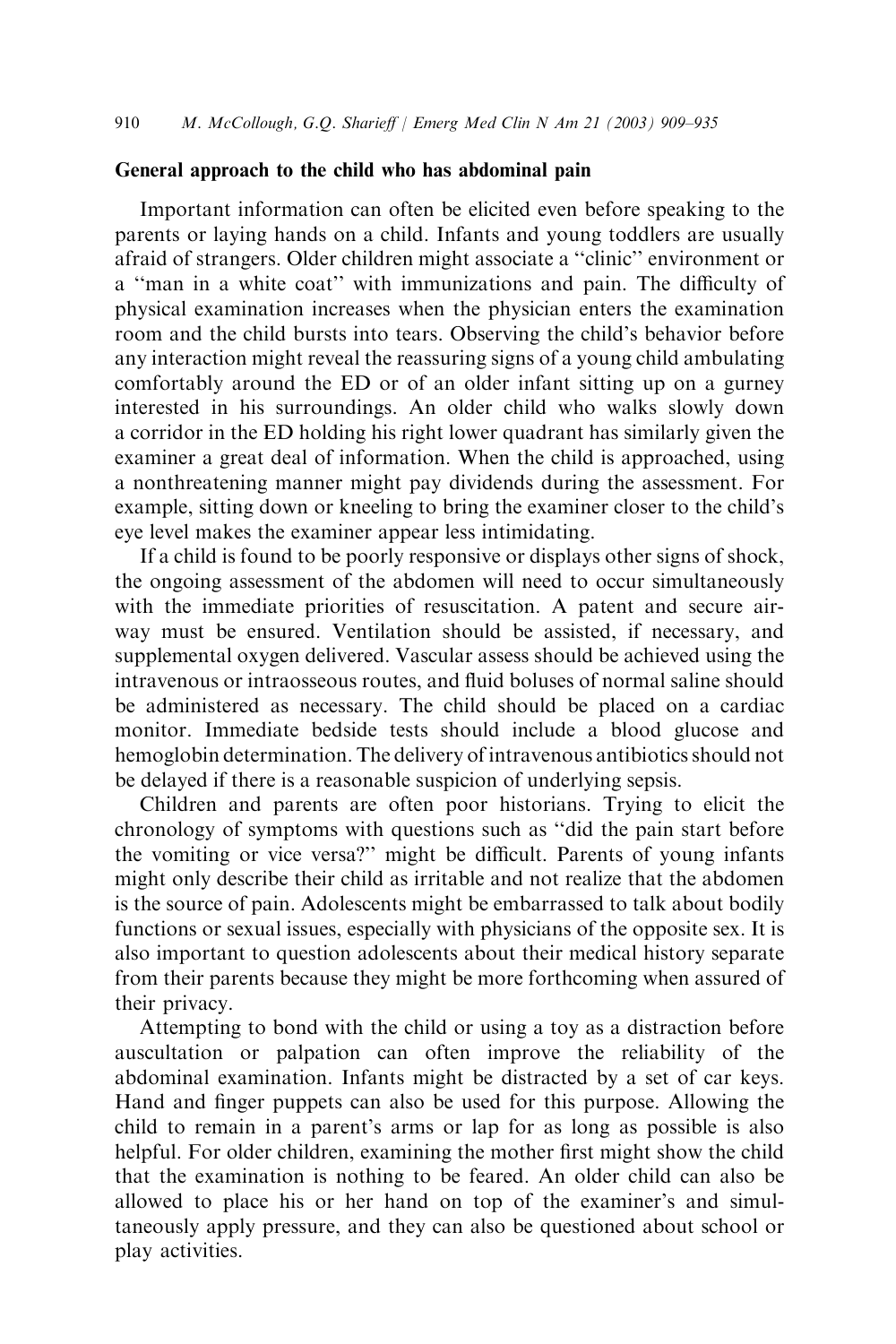Before touching the abdomen, the examiner should look for any obvious abnormalities such as distension, masses, or peristaltic waves. If a child is crying, it should be remembered that the abdomen is relatively soft during the child's inhalation, which might be the best time to detect masses. To elicit areas of tenderness or peritoneal signs, a quieter, calm child is helpful. If the examiner has difficulty, in some cases it might be possible to have the mother gently push on different areas of the abdomen, with the examiner merely observing the child's response. Another technique is to have the mother hold the child over her shoulder with the child facing away. The examiner can then stand behind the child and slip a hand between mother and child to palpate the abdomen. Peritoneal signs can also be elicited by having the mother bounce the child up and down on her lap. Fussiness or crying while this maneuver is performed raises the suspicion of peritonitis. Older children can simply be asked to jump up and down.

Rectal examinations are not imperative in a child presenting with abdominal pain. In particular, they have been shown to not be helpful in the diagnosis of appendicitis [6]. Rectal examinations can, however, aid in the diagnosis of a GI bleed, intussusception, rectal abscess, or impaction. If a rectal examination is necessary, it can be done by partially introducing a small finger. Inspection of the genitalia might reveal a hair tourniquet, hernia, or signs of testicular torsion, and is an important part of the examination.

A thorough extra-abdominal examination is indicated in most children who have abdominal pain. For example, failure to examine the throat might lead to a missed diagnosis of pharyngitis, which can be associated with abdominal pain. Lower lobe pneumonias can also mimic an abdominal emergency. The general examination also includes an assessment of the child's hydration status. Classic signs and symptoms of dehydration in infants and young children are dry mucous membranes, decreased tearing, sunken eyes and fontanelles, decreased skin turgor, prolonged capillary refill, and decreased urine output. Most of these signs have not been well studied, and some might not be reliable.

For the surgical disease processes discussed in this article, pain is typically the chief complaint. Management of the child's pain during the evaluation is of paramount importance. The use of pain medication in children who have abdominal pain does not appear to increase the risk of misdiagnosis [1]. A better physical examination can often be accomplished when the patient's pain has been addressed.

## Appendicitis

#### Epidemiology

Appendicitis is the most common surgical cause of abdominal pain in childhood, affecting four of every 1000 children. Appendicitis is the cause of pain in 2.3% of all children seen in ambulatory clinics or EDs with abdominal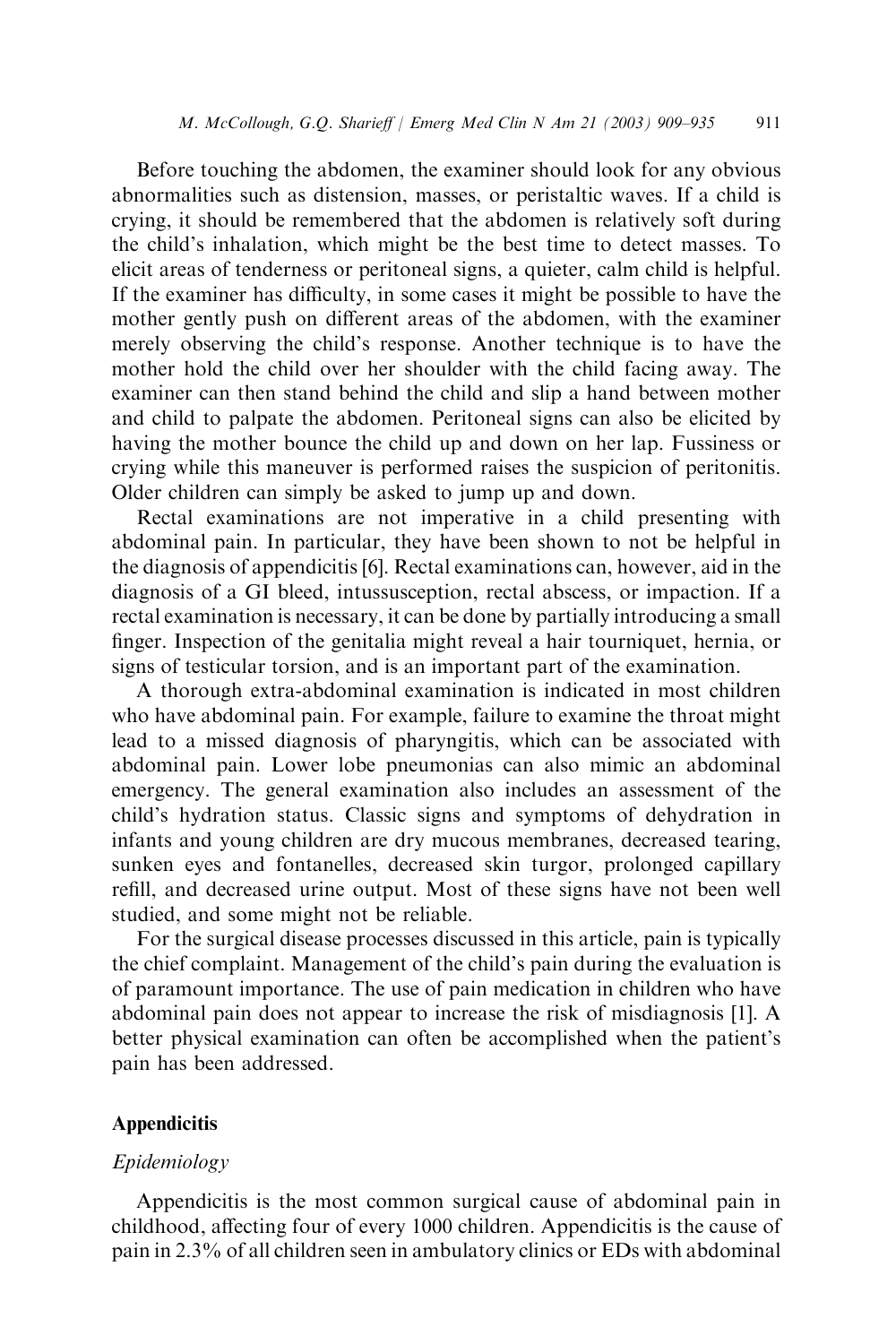pain. Of the children admitted to the hospital with abdominal pain, 82% are diagnosed with appendicitis [2]. Because of the difficulty in evaluating young children who have abdominal pain, perforation rates for appendicitis are higher than in the general adult population (30–65%). Moreover, because the omentum is less developed in children, perforations are less likely to be ''walled-off'' or localized, leading to generalized peritonitis.

# Presentation

The ''classic'' presentation of appendicitis, consisting of generalized abdominal pain migrating to the right lower quadrant associated with nausea, vomiting, and fever, is seen less often in pediatric patients [3]. In addition, children often present earlier in their clinical course than adults, when only mild or less specific symptoms are present; however, limited data appear to indicate that individual signs such as rebound tenderness and Rovsing's sign have a high sensitivity and specificity in children [4].

The most common findings of appendicitis in children are right lower quadrant pain, abdominal tenderness, guarding, and vomiting [4]. If available, a history that abdominal pain preceded vomiting can be helpful in distinguishing appendicitis from acute gastroenteritis. Young children commonly have diarrhea as the presenting symptom [5]. Bearing in mind the special techniques discussed previously for eliciting peritoneal irritation, the EP should also remember that position of the appendix can vary greatly, and tenderness might be found locations other than the classic McBurney's point. Although the rectal examination is not usually helpful in making the diagnosis of appendicitis [6], some authors advocate rectal examination in infants, in whom there might be a palpable rectal mass in up to 30% of cases [7]. Changes in skin temperature over the area of the appendix have not been shown to be helpful in the diagnosis of appendicitis [8].

# Differential diagnosis

Gastroenteritis is the most common diagnosis in cases of missed appendicitis. Although Yersinia enterocolitica and Y pseudotuberculosis enteritis have been termed the ''great imitators'' of appendicitis, the amount of diarrhea in gastroenteritis is usually more pronounced. Appendicitis is also frequently mistaken for a urinary tract infection (UTI), which might also present with abdominal pain and vomiting. A study reported by Reynolds [9] in 1993 showed that missed cases of appendicitis were more likely to have diarrhea, to not be anorexic, and to be afebrile.

#### Laboratory evaluation

No laboratory test is 100% sensitive and specific for appendicitis. The white blood cell (WBC) count can be helpful in the diagnosis, although by itself it is neither specific nor sensitive for appendicitis and cannot therefore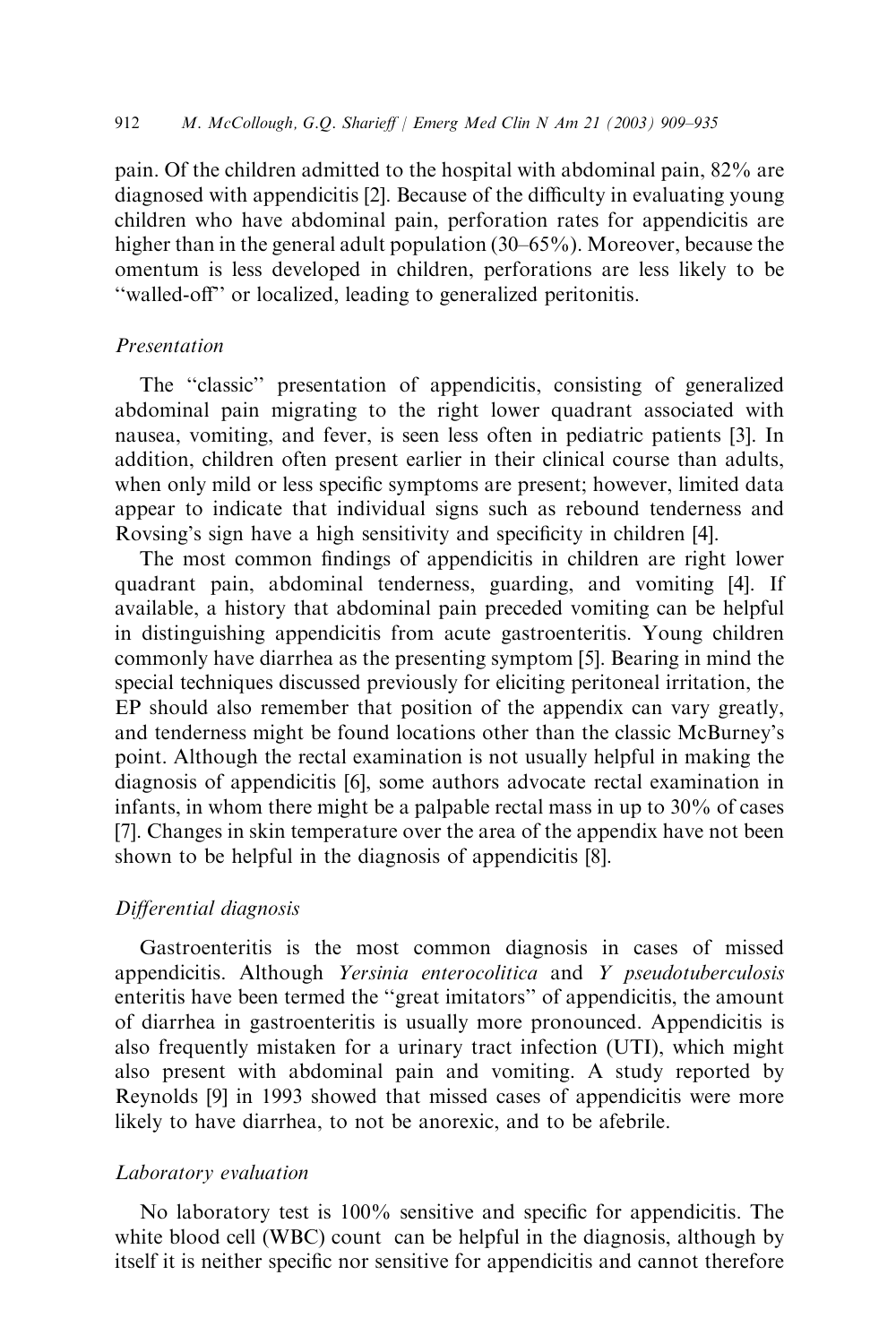be used alone to rule in or rule out the disease [10]. WBC count can be used as an adjunct after the clinical suspicion of appendicitis has been estimated. If clinical suspicion is low before any laboratory or other investigations (eg, in a child who has vomiting and diarrhea but minimal abdominal tenderness) and the WBC count is normal, the likelihood of appendicitis is low. If the WBC count is high, the likelihood of appendicitis is sufficiently high to warrant further tests or observation.

A urinalysis (UA) should be performed, but caution must be exercised in its interpretation, remembering that mild pyuria, hematuria, and bacteriuria can be present if an inflamed appendix is located adjacent to a ureter. Creactive protein has also been studied as a marker for appendicitis [11–14], but it is not significantly more sensitive or specific than WBC count.

## Diagnostic radiology

Plain film abdominal series typically have nonspecific findings and are of low yield in cases of appendicitis [15]. Appendicoliths are only present in approximately 10% of true appendicitis cases. Barium enemas have also been used with the principle that an inflamed appendix will fail to fill and will not be visualized, but 10% to 30% of normal appendices are not visualized with barium studies, creating a high number of false-positive results [15].

Ultrasound is considered by many clinicians to be the imaging test of choice in children. Ultrasound is noninvasive, rapid, and can be performed at the bedside. It does not require oral contrast, which is an advantage for patients who might require surgery. It also spares the pediatric patient exposure to radiation. The normal appendix in pediatric patients is readily visualized by ultrasound because they usually have less abdominal wall fat than adults. Graded compression of the appendix is used to determine the presence or absence of inflammation. An inflamed appendix is usually aperistaltic, difficult to compress, and is larger than 6 mm in diameter. It is important for the ultrasonographer to visualize the entire appendix to avoid a false-negative reading because sometimes only the distal tip of the appendix is inflamed. The mucosal lining might be intact or poorly defined, and a fecolith might or might not be present. Periappendiceal fluid collection might indicate an early perforation but might result simply from inflammation. Experienced ultrasonographers can achieve sensitivities of 85% to 90% and specificities of 95% to 100% in acute appendicitis [16–24], but studies have not shown an improvement in outcome measures such as a decrease in negative laparotomies or time to the operating room [25,26]. Color flow Doppler is now being added to increase the accuracy of sonographic examinations. Doppler measurement demonstrates an increase in blood flow to the area of an inflamed appendix [27].

In recent years computed tomography (CT) has become the test of choice for pediatric surgeons when ultrasound fails to give a definitive diagnosis [28]. Everything from triple-contrast (intravenous, oral, and rectal) CT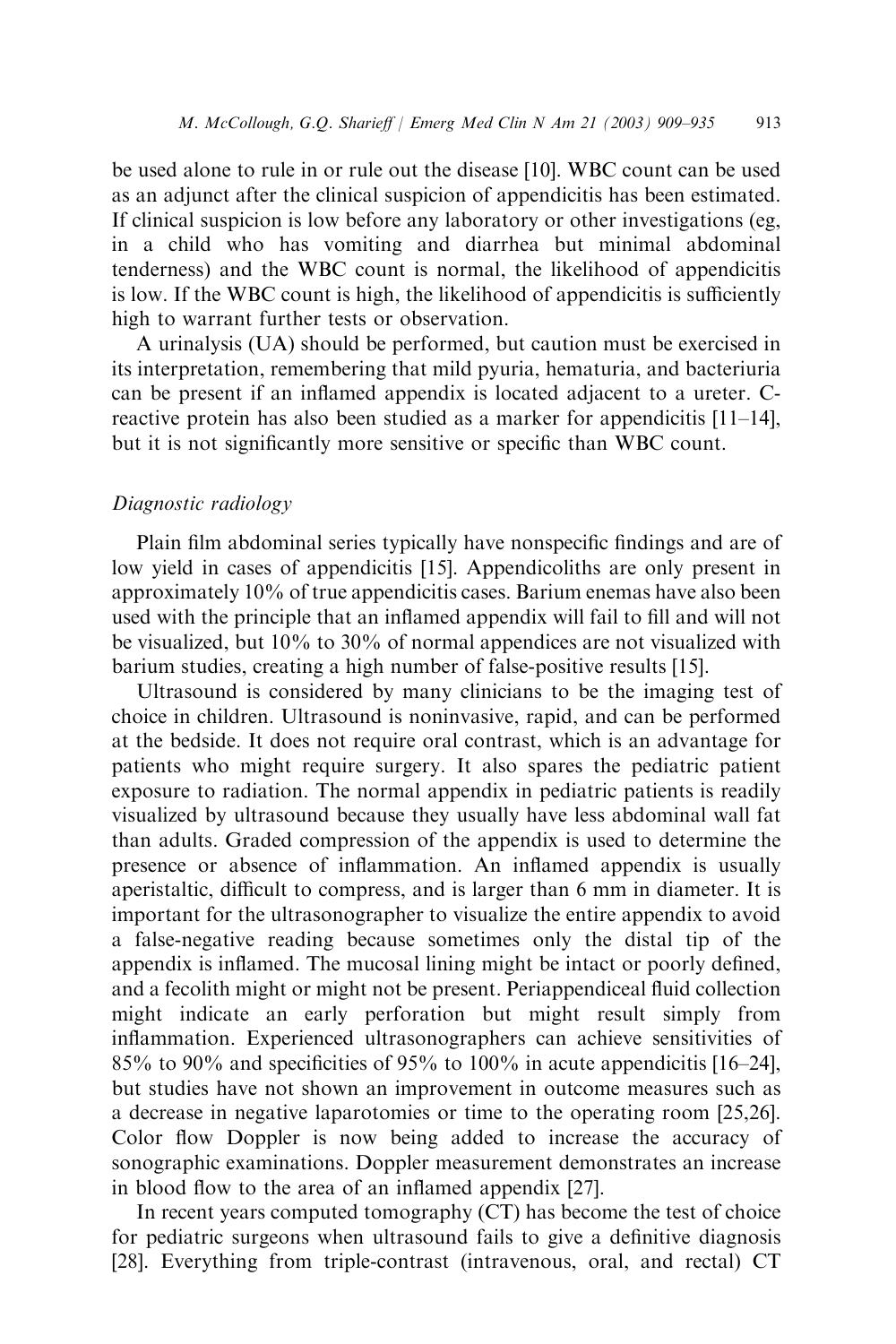scanning to noncontrast, unenhanced CT has been used [29,30]. CT offers the advantage of greater accuracy, the ability to identify alternative diagnoses, and (in some studies) lower negative laparotomy rates [31]. Although CT appears to be better than ultrasound for making the diagnosis of appendicitis in children [32], it is slower, requires oral contrast in most centers, and exposes the young child to significant radiation. If the child is vomiting, keeping the oral contrast in the GI tract can be a challenge, and antiemetics might be required.

Leukocyte imaging studies [33] and technetium scans [34] have been used for equivocal cases of abdominal pain in children. Their overall sensitivity, specificity, and accuracy, however, are lower than CT. Magnetic resonance imaging (MRI) is also superior in its ability to diagnose appendicitis in children [35], but it might not be available or practical. No study can be relied upon for 100% accuracy. If clinical suspicion is high and imaging studies are negative, the child should be hospitalized for observation and serial examinations.

#### Management

When the clinical suspicion for appendicitis is high, consultation with a surgeon before any radiologic study is warranted. Nonetheless, many surgeons request a diagnostic study to decrease the likelihood of a negative laparotomy. When the diagnosis of appendicitis has been made, preparing the child for the operating room is essential. The oral intake of these children has usually been limited during the day or days before presentation, and intravenous fluids are necessary. Electrolyte imbalances should also be addressed, although significant abnormalities are not common in children who have appendicitis.

If there are clinical or radiologic signs of perforation, antibiotics with gram-negative and anaerobic coverage should be started in the ED [36]. A few studies have also shown a benefit to antibiotic therapy in decreasing infectious complications in children who have uncomplicated, nonperforated appendicitis [37]. Diagnosing appendicitis early is the key to a better outcome. Any child who is evaluated in the ED with a chief complaint of abdominal pain who is considered to be well enough to go home, but in whom the diagnosis of appendicitis has not been ruled out, should be asked to return to the ED within 8 hours for another evaluation of the abdomen.

## Hypertrophic pyloric stenosis

#### Pathophysiology

Hypertrophic pyloric stenosis (HPS) is caused by a narrowing of the pyloric canal caused by hypertrophy of the musculature. The etiology of this condition remains unclear, but some experts theorize that HPS is caused by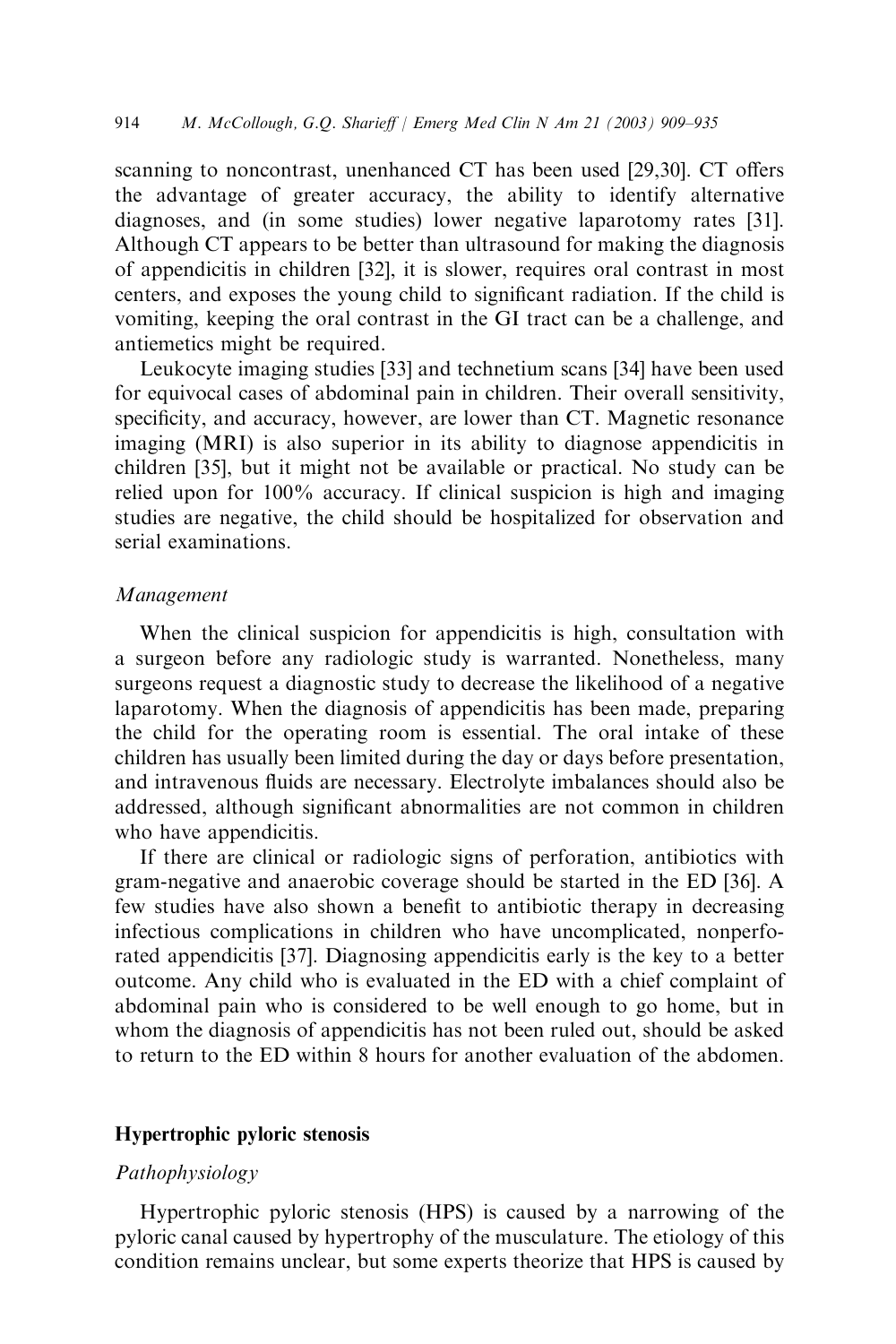Helicobacter *pylori*, the same bacterium associated with peptic ulcer disease. This theory is based on nonspecific evidence such as the temporal distribution, seasonality, and familial clustering of HPS along with the pathological finding of leukocytic infiltrates and the increased incidence seen in association with bottle-feeding [38].

# Epidemiology

HPS occurs in one of every 250 births and has a male predominance (male to female ratio 4:1). The condition also has racial variation; it is observed to be more common in Caucasians than in African-Americans, and it is rare in Asians. Originally, first-born males were thought to be affected more often, but it is now known that birth order is not a factor. A child of an affected parent has an increased risk for HPS, with the risk being still higher if the mother is affected [39].

# Presentation

HPS usually presents during the third to fifth week of life. Symptoms begin rather benignly with occasional vomiting at the end of feeding or soon thereafter—this is when HPS is often confused with a viral syndrome, gastroesophageal (GE) reflux, or milk intolerance. Emesis is nonbilious because the stenosis is proximal to the duodenum. As the disease progresses, vomiting increases to follow every feed and can become projectile. Comparing birth weight to current weight is a key element in the evaluation of a vomiting neonate. After the first week, healthy neonates should gain approximately 20 to 30 g (1 ounce) per day. Healthy, normal infants who ''spit up'' (regurgitate) will continue to gain weight and grow well. Infants who have HPS will continue to be hungry but because of repeated vomiting they might plateau or even lose weight. An infant who has HPS might also become constipated because of dehydration and decreased intake.

On examination, the neonate who has HPS might appear normal, only hungry, or might have signs of dehydration, which can lead to the appearance of jaundice. Peristaltic waves moving from left to right can be seen in the left upper quadrant after feeding. A palpable ''olive,'' or small mass in the right upper or middle quadrant at the lateral margin of the right rectus muscle just below the liver edge, might also be detected during physical examination. Decompressing the stomach with a nasogastric tube first and using a lubricant on the fingertips might improve the ability to palpate this ''olive.'' Clinicians' ability to palpate the pylorus ''olive'' has decreased over the years, probably because of the addition of ultrasound in confirming the diagnosis. In 1999 Abbas [40] reported that many infants who have HPS who have palpable masses on examination still undergo one or more unnecessary and redundant tests, which is associated with a delay in diagnosis, increased costs, and, possibly, adverse clinical health problems.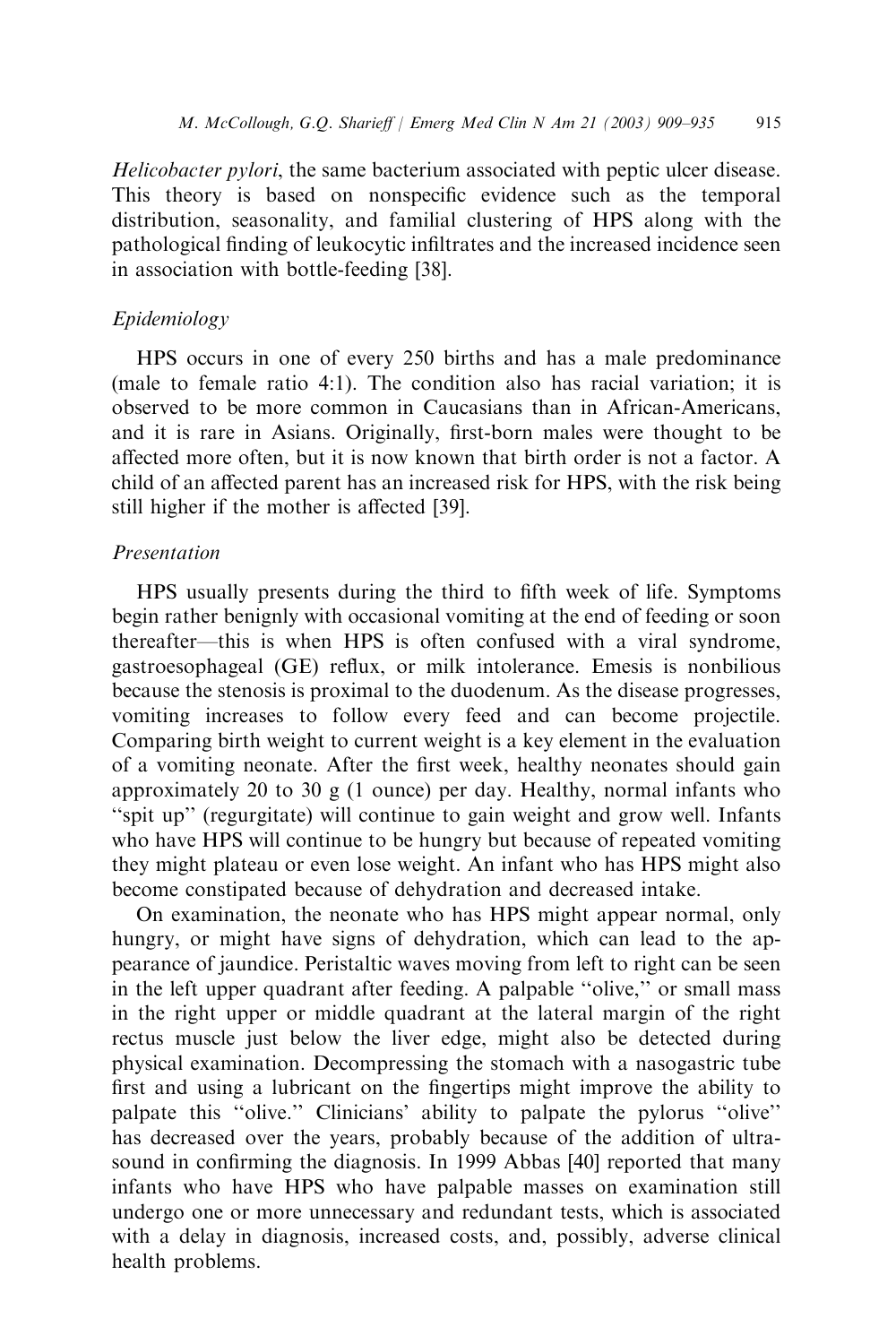#### Differential diagnosis

The differential diagnosis for a vomiting neonate includes the lifethreatening disorder of volvulus with or without associated malrotation of the intestine. Infants who have volvulus deteriorate rapidly, and the vomiting is bilious, eventually exhibiting signs of sepsis and bowel necrosis. Incarcerated hernias can present similarly, as can intussusception (although it occurs less commonly in neonates).

Viral gastroenteritis can occur in the neonate, but caution is advised when making this diagnosis in infants less than 6 weeks old. At a minimum, significant diarrhea and the presence of ill contacts should be present before viral gastroenteritis should be considered.

GE reflux is much more common than pyloric stenosis, and vomiting in the neonatal period is often attributed to GE reflux when other diagnoses should be considered. Vomiting caused by GE reflux usually occurs during feeds or immediately afterward. The amount of vomitus is smaller and the neonate continues to gain weight. Infections, especially in the urinary tract, can also present with vomiting as a chief complaint, and examination of the genitalia and urine is imperative in any infant who presents with vomiting.

## Laboratory tests

Prolonged vomiting in HPS causes the infant to lose large quantities of gastric secretions rich in  $H^+$  and  $Cl^-$  ions. As a result of dehydration, the kidney attempts to conserve Na<sup>+</sup> ions by exchanging them for  $K^+$  ions. The net result is a loss of  $H^+$  and  $K^+$  ions. The infant who has HPS will therefore initially demonstrate a hypokalemic, hypochloremic metabolic alkalosis [41]. If the infant remains dehydrated for a long period of time, the alkalosis can eventually turn to acidosis.

#### Imaging studies

If no small mass or ''olive'' is palpable in the right upper or middle quadrant of a young infant who has a clinical picture suggestive of HPS, further studies are warranted. Ultrasound measures the thickness of the pyloric wall (normal  $< 2.0$  mm; HPS  $> 4.0$  mm) and length of the pyloric canal (normal  $<$  10.0 mm; HPS  $>$  14–16 mm) to diagnosis HPS (Fig. 1). Ultrasound has been shown to have a sensitivity and specificity as high as 100% [42,43]. A falsenegative result can occur if the ultrasonographer measures through the distal stomach or antrum and not through the pylorus itself. A false-positive result might occur if pyloric spasm is present but not pyloric stenosis.

If ultrasound is nondiagnostic and HPS remains a concern, the next radiologic test of choice is an upper GI series. An upper GI series will reveal the classic ''string sign'' as contrast flows through narrowed pyloric lumen (Fig. 2). There will also be delayed gastric emptying. As with ultrasound, false-positive results might occur because of pyloric spasm, which also gives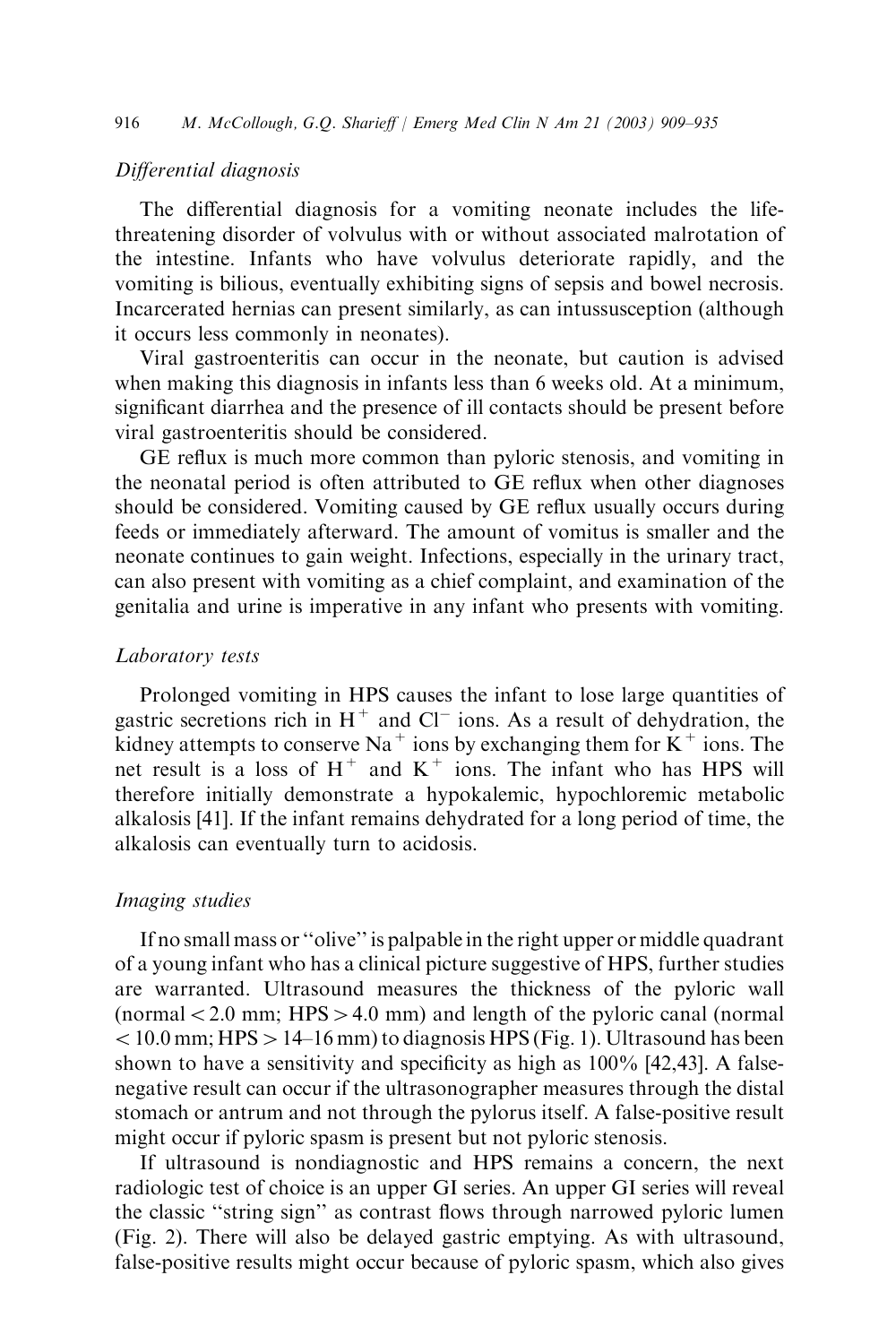

Fig. 1. Sonogram of infant presenting with vomiting outlines enlarged pylorus and thickened muscle (arrows) typical of pyloric stenosis. (From Heller RM, Hernanz-Schulman M. Applications of new imaging modalities to the evaluation of common pediatric conditions. J Pediatr 1999;135(5):632–9; with permission.)

the appearance of a string sign. Endoscopy can also be used to diagnose HPS, but it is not used commonly [44].

#### Management

When the diagnosis of HPS has been made, admission to the hospital is indicated. These infants are often dehydrated, so hydration and correction of any electrolyte abnormalities should be started in the ED. The surgical procedure required to correct the stenosis is the Ramstedt procedure, which involves incising and separating the hypertrophic muscle fibers of the pylorus.

In Japan, intravenous atropine to decrease the spasm of the pylorus has been used as an alternative to surgery. Atropine is then administered orally for several weeks until the child ''outgrows'' the stenosis. Surgery has been avoided in many cases [45]; however, surgical treatment remains the standard treatment in the United States.

## Malrotation with midgut volvulus

# Pathophysiology

Congenital malrotation of the midgut portion of the intestine is often the cause of volvulus in the neonatal period. Malrotation occurs during the fifth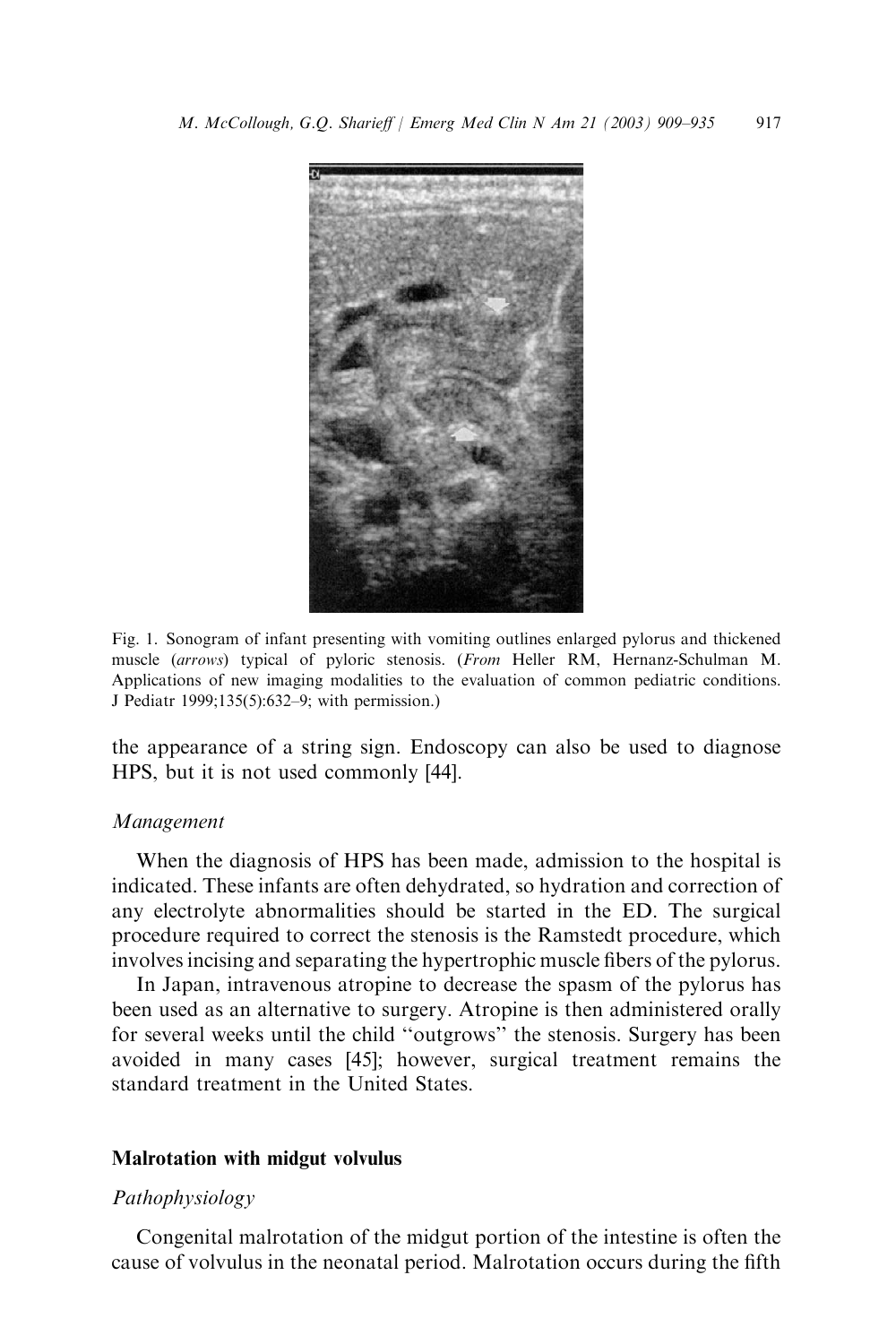

Fig. 2. Upper GI series demonstrating the "string sign" in pyloric stenosis. (*From Juhl JH*, Crummy AB, Kuhlman JE. Essentials of radiologic imaging. Lippincott–Raven Publishers; 1998; with permission.)

to eighth week in embryonic life when the intestine projects out of the abdominal cavity, rotates  $270^{\circ}$ , then returns into the abdomen. If the rotation is not correct, the intestine will not be ''fixed down'' correctly at the mesentery. The vascular mesentery will appear to be more ''stalk-like'' in its structure and is at risk for later twisting, called volvulus. Volvulus is the twisting of a loop of bowel about its mesenteric base ''stalk'' attachment. Ischemia subsequently develops, which constitutes a true surgical emergency because bowel necrosis can occur within hours. The entire small bowel is at risk for ischemia and necrosis.

# Epidemiology

The incidence of volvulus peaks during the first month of life but can present anytime in childhood. The male to female ratio is 2:1, and the disorder is rarely familial. The exact frequency of midgut malrotation is not known because it is frequently asymptomatic.

Congenital adhesions (Ladd's bands), which extend from the cecum to the liver, are associated with congenital malrotation, which can cause external compression of the duodenum and obstruction. This condition is not generally considered to be a surgical emergency, but it eventually requires surgical intervention to lyse the bands.

## Presentation

Volvulus can present is one of three ways: (1) sudden onset of bilious vomiting and abdominal pain in a neonate, (2) history of feeding problems with bilious vomiting that appears like a bowel obstruction, and, less commonly, (3) failure to thrive with severe feeding intolerance [46]. Bilious vomiting in a neonate is always worrisome and is a surgical emergency until proven otherwise. If the bowel is already ischemic or necrotic, the neonate might present pale and grunting. The abdomen might or might not be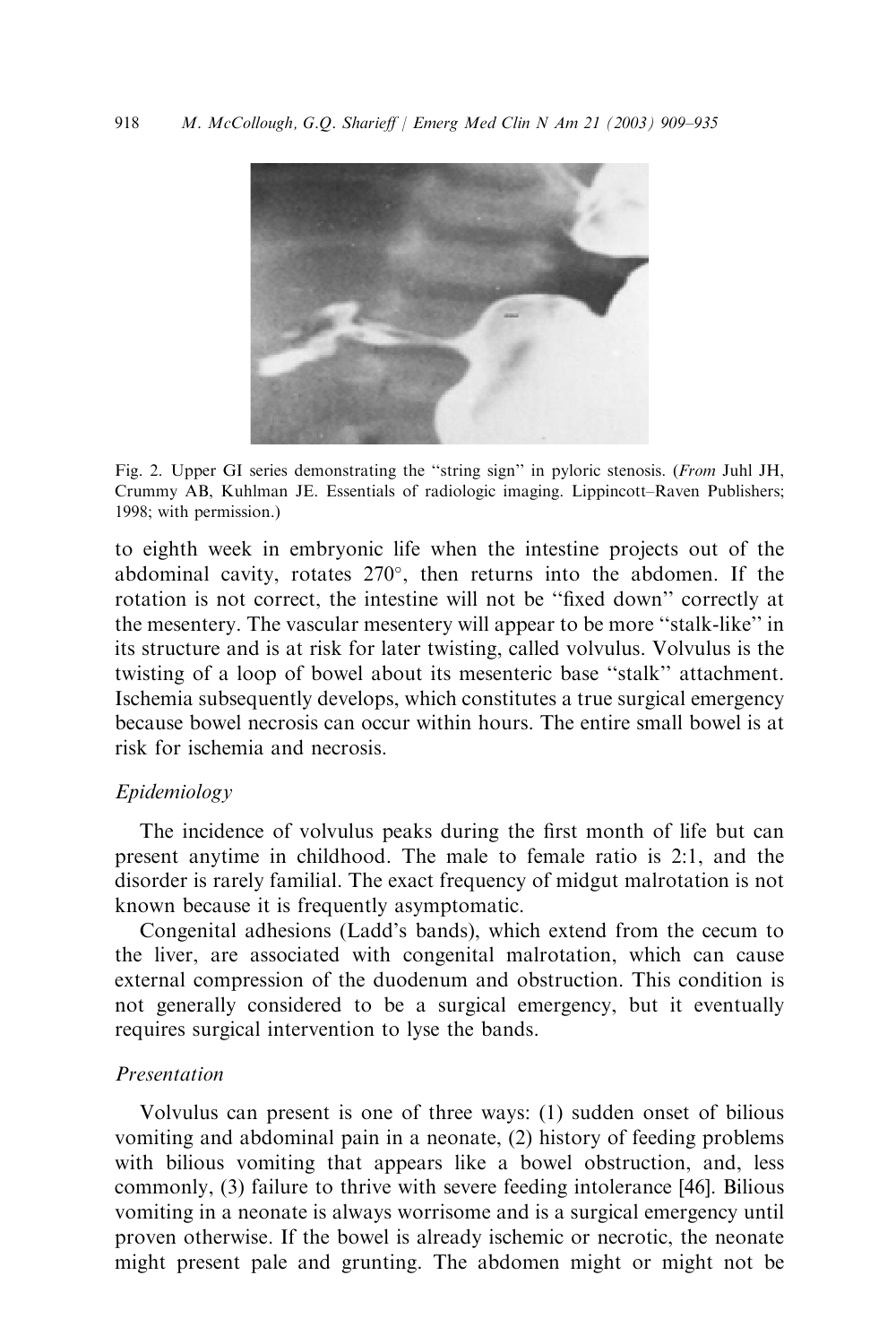distended depending upon location of the volvulus. If the obstruction is proximal, there might be no distension. The abdominal wall might appear blue if the bowel is already ischemic or necrotic. The pain is constant, not intermittent, and the neonate will appear irritable. Jaundice might also be present. Hematochezia is a late sign that indicates intestinal necrosis. Neonates who have volvulus will gradually deteriorate if the bowel remains ischemic.

#### Differential diagnosis

Bilious vomiting in a neonate is considered to be a surgical emergency until proven otherwise; however, in early presentations of volvulus, vomitus can be nonbilious, and a misdiagnosis of acute gastroenteritis might result. As mentioned previously, the diagnosis of acute gastroenteritis should be made cautiously in young infants. In pyloric stenosis, vomitus is always nonbilious. The duration of symptoms with pyloric stenosis is usually longer, and the child usually appears well, although possibly dehydrated and hungry. Incarcerated hernias might also present with bilious vomiting. It is therefore imperative to examine a vomiting neonate thoroughly for signs of a hernia. A more rare cause of bilious vomiting is duodenal or ileal atresia, although this is typically discovered in the newborn nursery or soon after. With intestinal atresia, the neonate will not be as ill-appearing as with volvulus. Necrotizing enterocolitis can also rarely appear in term neonates. Intestinal hematomas can occur in cases of child abuse.

Congenital adrenal hyperplasia (CAH) can cause bilious vomiting without anatomical obstruction, and it can present in the first few weeks of life. CAH results in adrenal insufficiency with decreased cortisol levels and salt wasting. Infants will present with hypotension and electrolyte imbalance (low  $\text{Na}^+$ , high K<sup>+</sup>). It is more likely that CAH will be seen in male infants in the ED. Female newborns who have this condition are less commonly missed in the newborn nursery because the accumulation of androgenic compounds affects the external genitalia to a greater extent.

Hirschsprung's disease, or congenital intestinal aganglionosis, might also present with bilious vomiting. In this condition there should be a history of decreased stool output since birth.

#### Laboratory tests

Laboratory tests are nonspecific for volvulus. Typically, blood tests will show signs of dehydration and acidosis.

#### Diagnostic imaging

The classic finding on abdominal plain films is the ''double bubble sign,'' which shows a paucity of gas (airless abdomen) with two air bubbles—one in the stomach and one in the duodenum. Other findings might include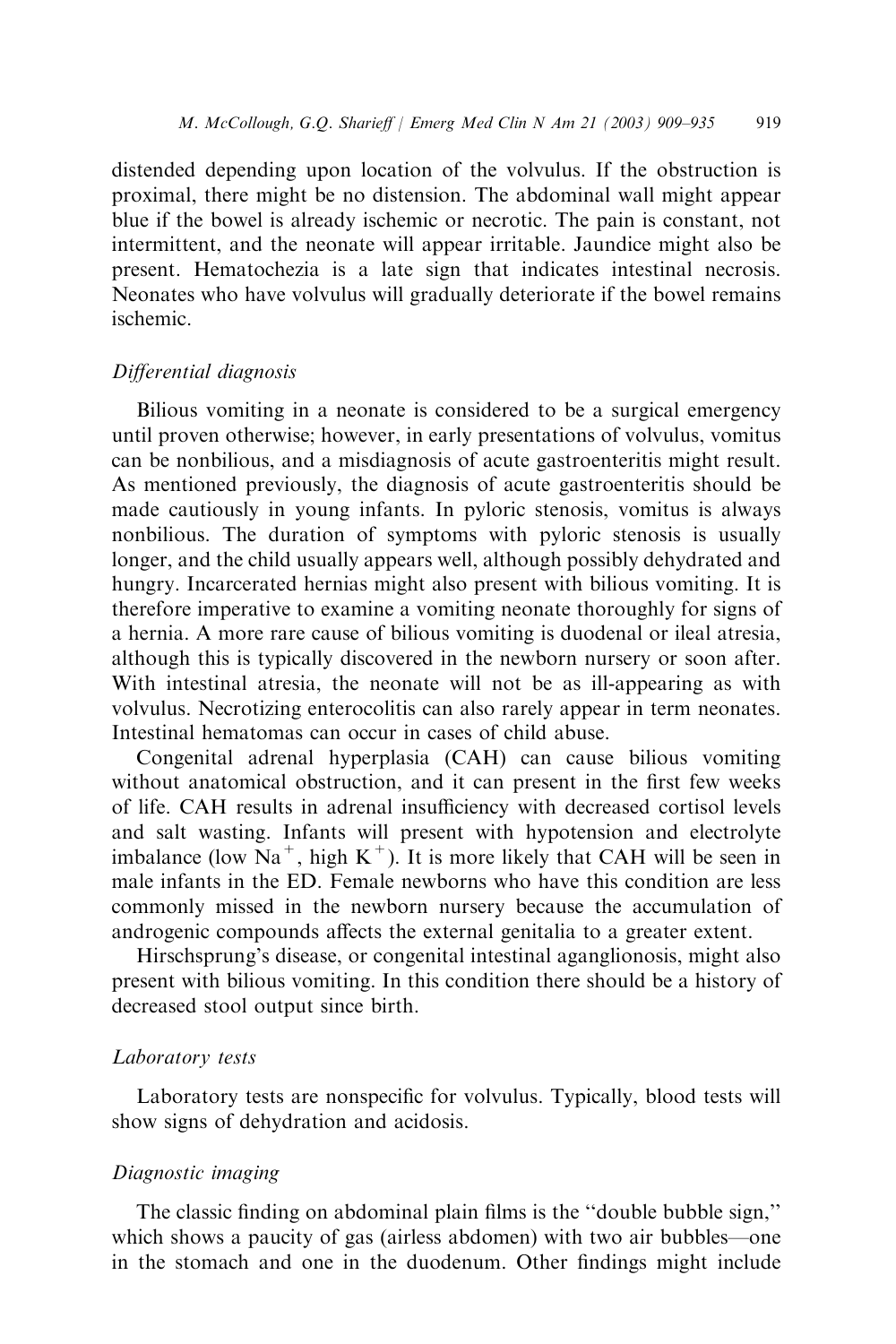air–fluid levels, a paucity of gas distally, or dilated loops over the liver shadow. Plain film can also be entirely normal.

An upper GI contrast study is considered to be the gold standard for making the diagnosis of volvulus. The classic finding is that of small intestine rotated to the right side of the abdomen (an indication of the malrotation), with contrast narrowing at the site of obstruction causing ''corkscrewing'' (Fig. 3). Air as a contrast agent has gained more acceptance recently for the diagnosis of high GI obstructions such as volvulus and low GI obstructions such as intussusception [47]. Ultrasound has also been studied for making the diagnosis of volvulus. Ultrasound might show a distended, fluid-filled duodenum, increased peritoneal fluid, and dilated small bowel loops to the right of the spine [48,49]. Sometimes spiraling of the small bowel around the superior mesenteric artery can also be observed [50].

## Management

Because of the risk of bowel necrosis and resulting sepsis, diagnosing this life-threatening condition as early as possible is imperative. When the



Fig. 3. Barium follow-through showing midgut volvulus showing typical ''corkscrewing'' of the displaced duodenum. (From Kealey WD, McCallion WA, Brown S, et al. Midgut volvulus in children. Br J Surg 1996;83(1):105–6; with permission.)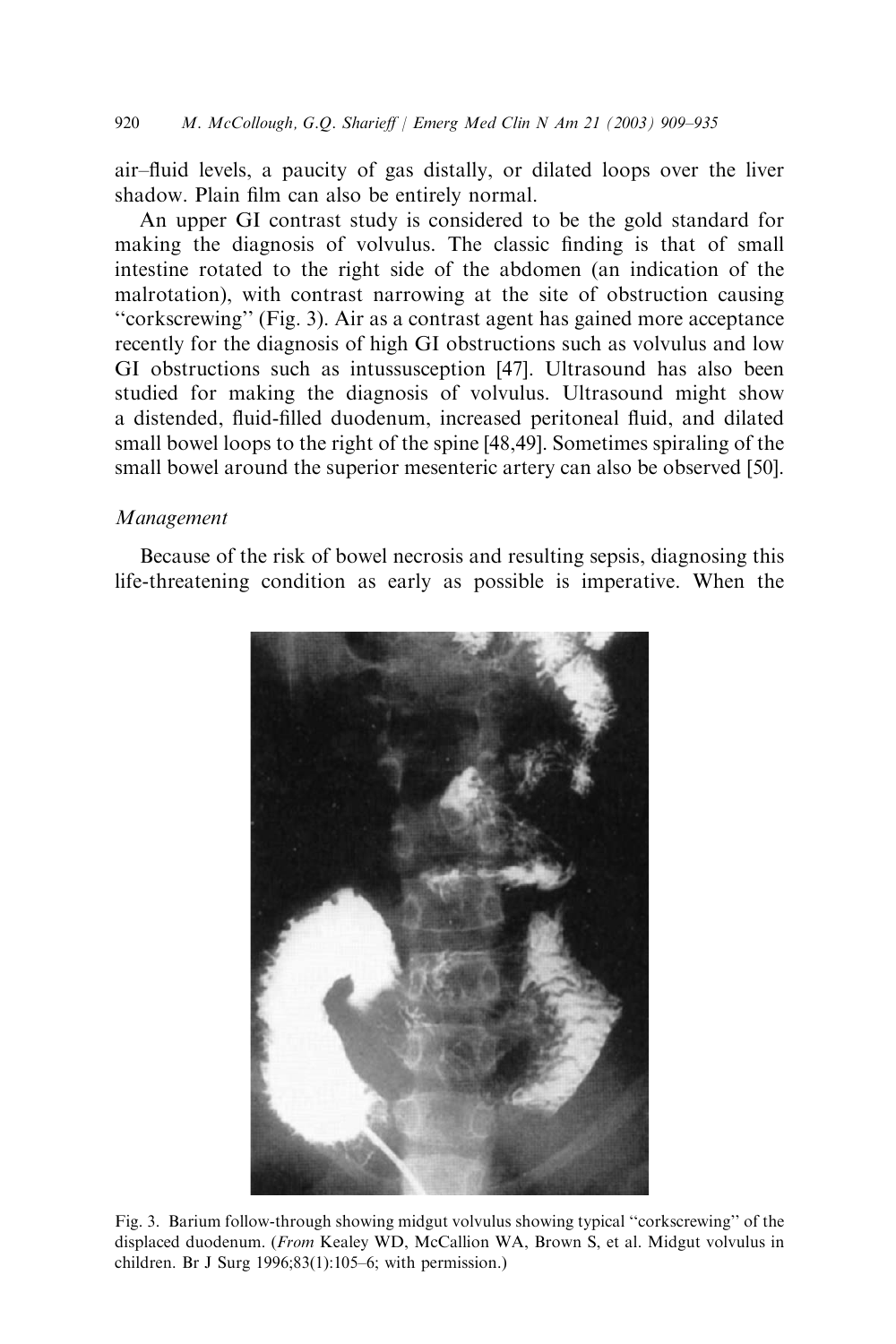diagnosis has been made, aggressive resuscitation of the neonate using 10 mL/kg boluses as needed of normal saline and placement of a nasogastric tube should occur. Antibiotics should be administered to cover grampositive, gram-negative, and anaerobic flora (eg, ampicillin, gentamycin, and clindamycin). Consultation with a pediatric surgeon should not be delayed for diagnostic studies; the sooner the child is admitted to the operating room, the lower the morbidity and mortality of this condition. Some pediatric surgeons will take an ill-appearing neonate who has bilious vomiting directly to the operating room without any additional diagnostic tests.

#### Intussusception

#### Pathophysiology

Intussusception, which was first described more than 300 years ago, is the prolapse of one part of the intestine into the lumen of an immediately distal adjoining part. The most common type is ileocolic invagination. During the invagination, the mesentery is dragged along into the distal lumen and venous return is obstructed, which leads to edema, bleeding of the mucosa, increased pressure in the area, and eventually obstruction to arterial flow. Gangrene and perforation result.

## Epidemiology

Intussusception is most frequently seen in children between the ages of 3 months and 5 years, with 60% of cases occurring in the first year of life, and a peak incidence at 6 to 11 months of age. This disorder has a male predominance and was once believed to occur more often in the spring and autumn, but recent reports do not support this assertion [51,52]. Although it is usually idiopathic in the younger age groups, children older than 5 years often have a pathologic ''lead point'' for intussusception such as polyps, lymphoma, Meckel's diverticulum, or Henoch-Schonlein purpura and require a workup to determine the underlying etiology.

## Presentation

The classic triad of intermittent colicky abdominal pain, vomiting, and bloody mucous stools is encountered only 20% to 40% of the time. At least two of these findings will be present in about 60% of patients. The vomit is not necessarily bilious because the level of obstruction is low, in the ileocecal area. A palpable abdominal mass in the right upper or lower quadrant is an uncommon finding [53].

Abdominal pain associated with intussusception is colicky, lasting for approximately 1 to 5 minutes at a time then abating for 5 to 20 minutes. During episodes of pain, the child cries and might draw the knees upward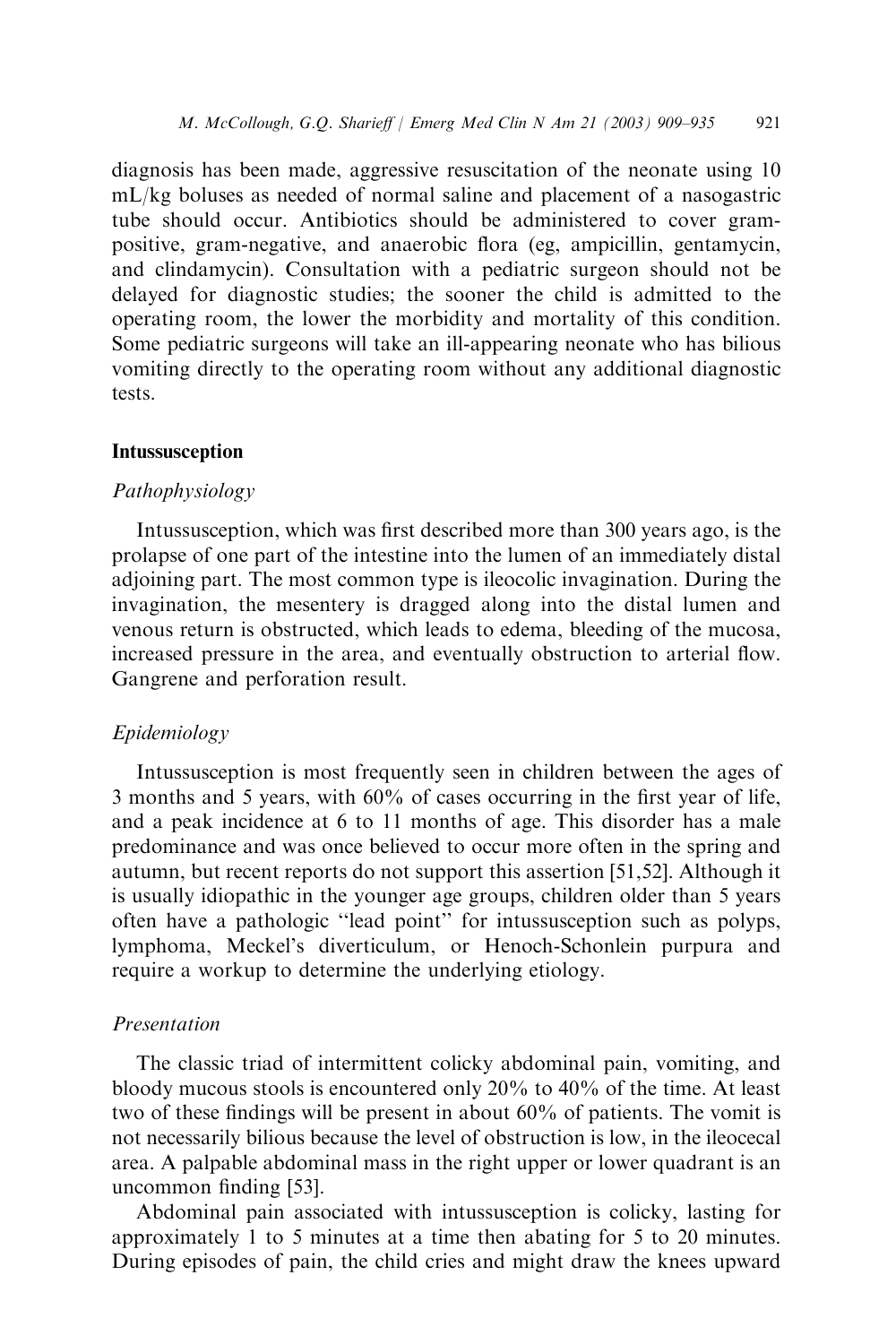toward the chest. Although the child often looks better between episodes, he or she still usually appears ill, quiet, or exhausted. Gradually, irritability increases and vomiting becomes more frequent and sometimes bilious. Fever can also develop as the child deteriorates.

If the ED staff does not witness a colicky episode, the EP should ask the parents to describe or demonstrate what the child does during the episodes. Most parents of a child who has gastroenteritis do not indicate that their child is in pain. Parents of a child presenting with intussusception usually believe that the child is in pain before or during episodes of vomiting. Intussusception can also present with lethargy, pallor, and unresponsiveness. It is important to keep this diagnosis in mind when dealing with an infant who has an altered mental status [54].

The abdomen might be distended and tender, but usually the pain appears to be out of proportion to the physical examination. There might be an elongated mass in the right upper or lower quadrants. Any type of blood in the stool might be caused by intussusception. Rectal examination might reveal occult blood or frankly bloody foul-smelling stool, classically described as ''currant jelly'' [55], but frank rectal bleeding is a late and unreliable sign; its absence should not deter the EP in the pursuit of the diagnosis. It should also be noted that what appears to be blood in a child's stool might be something else, such as red fruit punch or gelatin. Guiaic testing might prevent this error when there is some question regarding the source of the redness.

A period of observation in the ED for the recurrence of a pain episode is helpful in equivocal cases. Specifically noting the absence of such episodes during ED observation is good practice and should be documented in the clinical record.

# Differential diagnosis

Gastroenteritis typically presents with more diarrhea than intussusception, and the child usually has ill contacts. The presence of any degree of blood in the stool should also raise suspicion for a more serious condition. Bleeding from a Meckel's diverticulum is usually painless unless the diverticulum becomes inflamed.

An incarcerated hernia or testicular or ovarian torsion might also present with sudden abdominal pain and vomiting. Inspection of the genitalia, especially in males, is vital. With torsion, the rectal examination does not show occult or frank blood. Renal colic presenting with pain and vomiting is generally not seen in young children.

#### Laboratory tests

No laboratory test rules in or rules out the diagnosis of intussusception reliably. If the bowel has become ischemic or necrotic, acidosis might be present.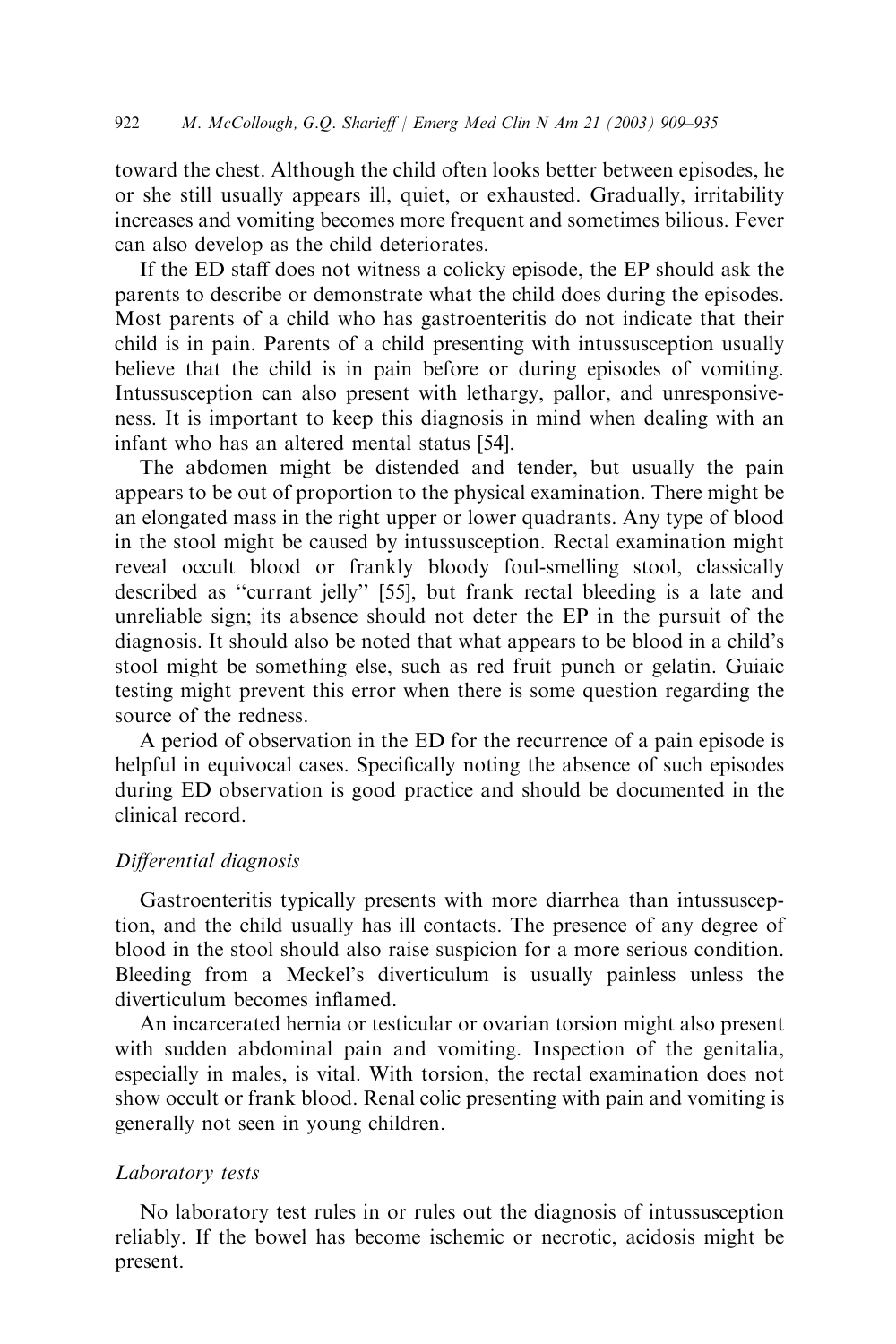## Diagnostic imaging

Plain abdominal films are neither sensitive nor specific for intussusception [56,57]. Plain films might initially be normal. As the disease progresses, a variety of abnormalities can be seen, including a visible abdominal mass, abnormal distribution of gas and fecal contents, air–fluid levels, and dilated loops of small intestine. A ''target sign'' on plain film consists of concentric circles of fat density, similar in appearance to a doughnut, visualized to the right of the spine. This sign is caused by layers of peritoneal fat surrounding and within the intussusception alternating with layers of mucosa and muscle. Less commonly, the soft tissue mass of the intussusception (leading edge) can be seen projecting into the colon. Large areas of gas with the head of the intussuscepted bowel might take the shape of a crescent, although other patterns might be seen.

Ultrasound is used in some institutions for the diagnosis of intussusception and to confirm reduction after treatment [58]. Sonographic findings in intussusception include the ''target'' sign, a single, hypoechoic ring with a hyperechoic center and the ''pseudokidney'' sign, superimposed hypo- and hyperechoic areas representing the edematous walls of the intussusceptum, and layers of compressed mucosa. Doppler flow can be used to identify bowel ischemia. If signs of intussusception are not identified by ultrasound in patients in whom the diagnosis is suspected clinically, proceeding with a barium or air enema should be still be considered.

## Management

The main focus in management of a child who has intussusception is emergent reduction of the obstructed bowel. Classically, this is accomplished by a barium enema, which acts as a diagnostic and therapeutic radiologic study (Fig. 4). The barium enema has been the gold standard for diagnosis and treatment of intussusception for decades [59]. Saline enemas have also been employed successfully [60,61], and newer modalities such as air enemas and ultrasound-guided enemas have emerged.

Many centers in the United States are moving toward air enemas [62–67]. This modality was first introduced to the Western world at the American Pediatric Surgical Association in 1985 with the presentation of a series of 6396 successfully treated patients [68]. Air enemas offer several advantages over barium. They are also easier to administer, and in most studies they have a higher rate of successful reduction. Air enemas using fluoroscopic guidance deliver much less radiation than barium studies, and there is no exposure if ultrasound guidance is used. Limiting radiation exposure is important to consider when dealing with infants and their susceptible reproductive organs. Moreover, if a perforation occurs during these investigations, air is much less dangerous to the peritoneum and abdominal contents than barium.

Visualization of the entire colon to the terminal ileum is mandatory to exclude ileocolic intussusception. Ileo–ileo intussusception can be much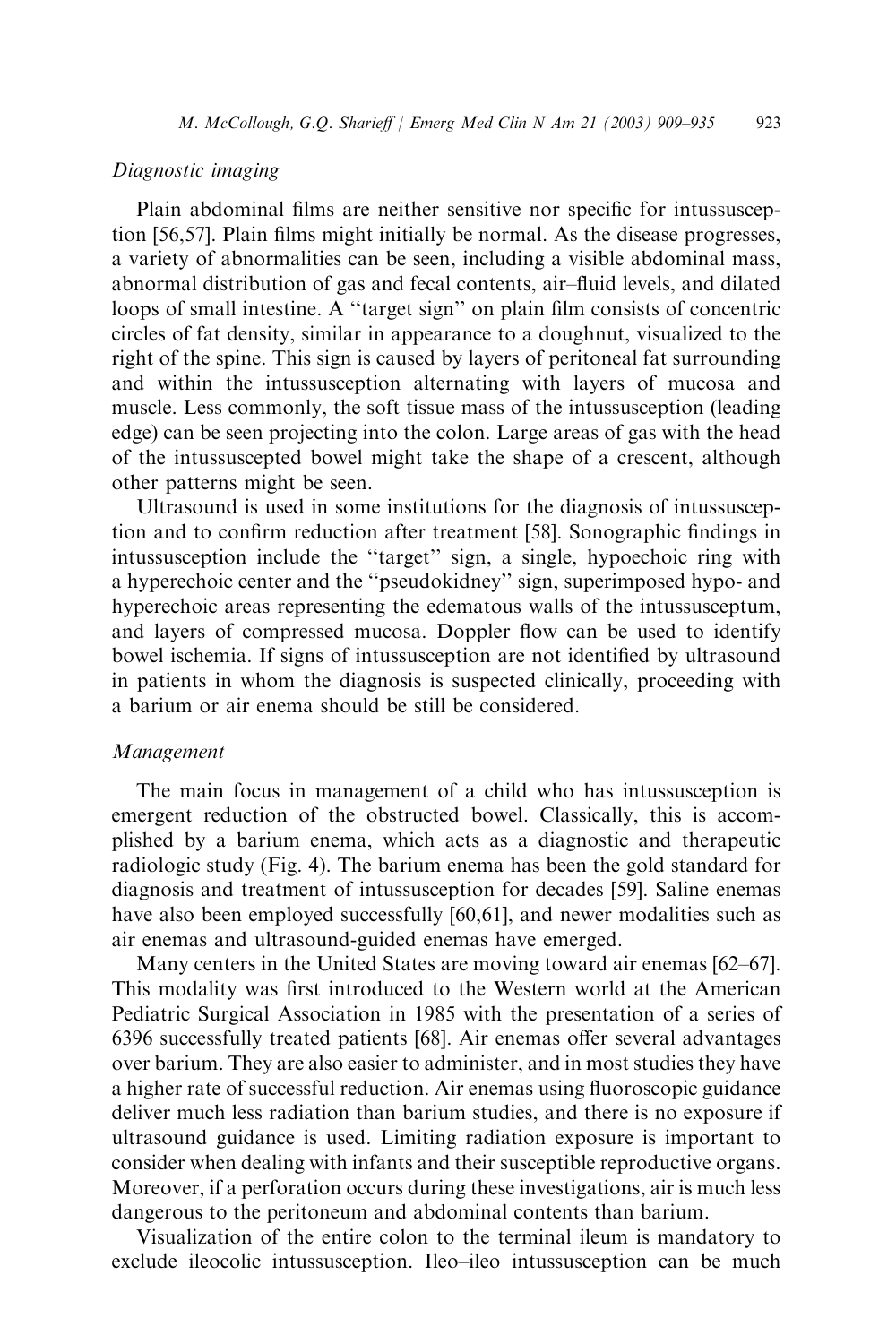

Fig. 4. Barium enema in ileocolic intussusception. The intussusceptum is visible in the ascending colon (arrows). (From Lazar J. Greenfield surgery: scientific principles and practice. Baltimore (MD): Lippincott Williams & Wilkins; 2001; with permission.)

harder to diagnose and to reduce. Spontaneous reduction of intussuscepted bowel has been reported, although therapeutic intervention should not be delayed in a patient who has significant symptoms [69].

Not every child who has intussusception should undergo bowel reduction by enema. Clinical signs of peritonitis, perforation, or hypovolemic shock are clear contraindications to enemas. These signs mandate surgical exploration. Relative contraindications to enemas include prolonged symptoms ( $> 24$  h), evidence of obstruction (eg, air-fluid levels on plain abdominal films), and ultrasound findings of intestinal ischemia or trapped fluid.

Even in well-selected patients, enemas can cause reduction of necrotic bowel, perforation, and sepsis. After a successful reduction the child should be admitted for observation. A small percentage of patients (0.5–15%) will have a recurrence of the intussusception, usually within 24 hours, but sometimes after days or weeks. Even after reduction by laparotomy, the recurrence rate is 2% to 5% [52].

## Small bowel obstruction

## Pathophysiology

Small bowel obstruction can result from intrinsic, extrinsic, or intraluminal disease. Although the most common causes of small bowel obstruction are adhesions from previous abdominal surgery and incarceration of a hernia [70], intussusception, appendicitis, Meckel's diverticulum, and malrotation with midgut volvulus and tumors should be considered as possible etiologies. In addition to inguinal hernias, umbilical, obturator, and femoral canal hernias can also lead to small bowel obstruction [56].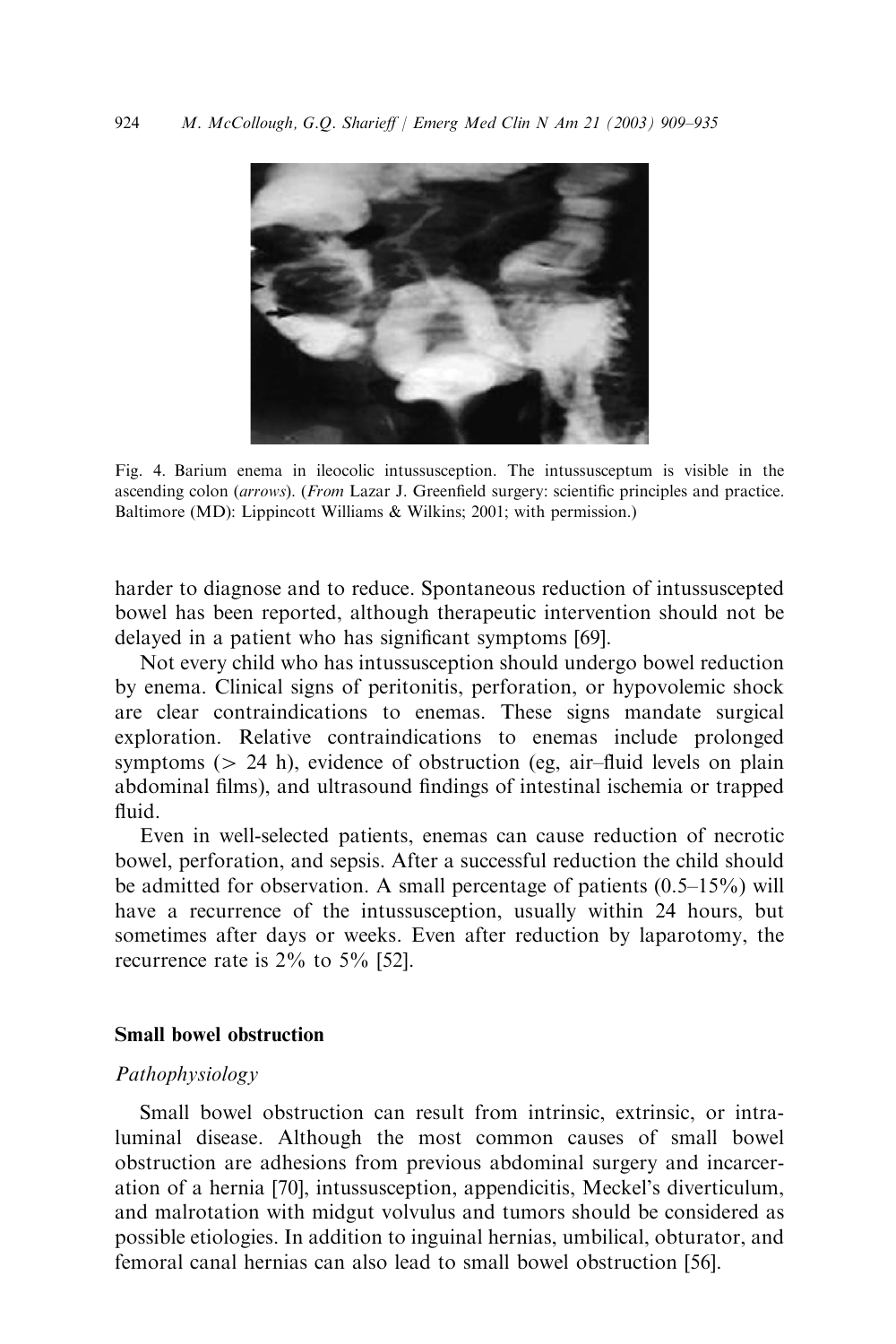## Presentation

As obstruction develops, decreased oral intake occurs and vomiting ensues. Vomiting often becomes bilious and is followed by obstipation. Abdominal distension and tenderness occur, and the abdomen might be tympanic to percussion. If the small bowel obstruction is caused by mechanical compression, high-pitched bowel sounds with ''rushes'' can be heard. When intraluminal pressure becomes higher than the venous and arterial pressures, ischemia develops in the bowel and hematochezia might be seen. As with most abdominal emergencies in children, hematochezia is a late finding. Sepsis is another late finding as bacteria from the ischemic bowel enter the blood.

## Differential diagnosis

Abdominal pain and vomiting can also be seen with other processes such as appendicitis. As time passes, a bowel obstruction will develop more abdominal distension than is typically seen in other processes. The lack of stool or gas passage points toward bowel obstruction. It is important to remember that the underlying cause of the obstruction might be as important to recognize as the obstruction itself.

#### Laboratory tests

No laboratory test is diagnostic of a bowel obstruction. An elevated blood urea nitrogen, creatinine, and hematocrit might signify dehydration.

# Diagnostic radiology

Plain abdominal films should be obtained when obstruction is suspected. A paucity of air in the abdomen is the most common finding in young children who have bowel obstruction. Distended loops of bowel might be seen; however, smooth bowel walls are more common than distended bowel in small children. Multiple air–fluid levels are also commonly seen with small bowel obstruction. In later presentations, the bowel might resemble a tangle of hoses or sausages. An upright or lateral decubitus film will help to determine if free air caused by perforation is present. Further study with ultrasound, CT, upper GI series, or enema should be performed when there is suspicion of underlying pathologies such as appendicitis, midgut volvulus, and intussusception.

#### Management

Immediate surgical consultation is indicated when a bowel obstruction is seen on plain radiographs. Morbidity and mortality are increased if the obstruction is not treated within 24 hours [71]. The patient should be aggressively hydrated with normal saline boluses, and a nasogastric tube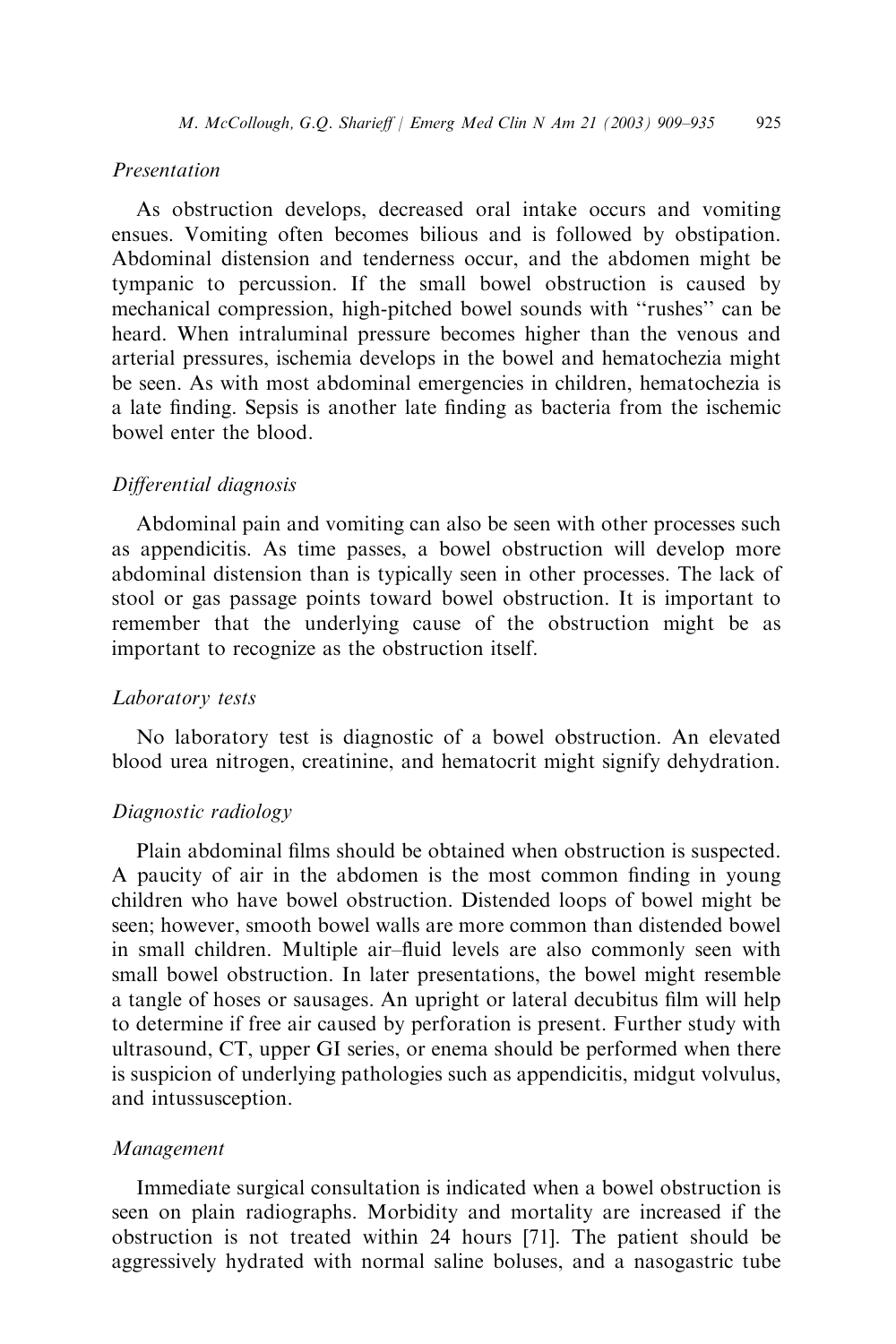926 M. McCollough, G.Q. Sharieff / Emerg Med Clin N Am 21 (2003) 909–935

should be placed for gastric decompression. Broad-spectrum antibiotics are indicated, particularly if peritonitis is suspected.

#### Necrotizing enterocolitis

# Epidemiology

Necrotizing enterocolitis (NEC) is typically seen in the neonatal intensive care unit (NICU), occurring in premature infants in their first few weeks of life. Occasionally, it is encountered in the term infant, usually within the first 10 days after birth. The cause of NEC is not known, but history of an anoxic episode at birth and other neonatal stressors are associated with the diagnosis [72,73].

# Pathophysiology

The pathologic finding of NEC is that of a necrotic segment of bowel with gas accumulation in the submucosa. Necrosis can lead to perforation, sepsis, and death. The distal ileum and proximal colon are most commonly involved. Clostridium spp, Escherichia coli, Staphylococcus epidermidis, and Rotavirus are the most commonly recovered pathogens [72,73].

# Presentation

Infants who have NEC typically present appearing quite ill, with lethargy, irritability, decreased oral intake, distended abdomen, and bloody stools. Symptoms might present fairly mildly, with only occult bloodpositive stools, to a much more critically ill presentation. Although this diagnosis is typically made in the NICU, it nonetheless must be considered in a term infant who experienced significant stress at birth (eg, anoxia).

# Imaging studies

The plain abdominal film finding of pneumatosis intestinalis, caused by gas in the intestinal wall, is diagnostic of NEC.

## Management

Management includes fluid resuscitation, bowel rest, and broad-spectrum antibiotic coverage. Early surgical consultation is imperative.

# Incarcerated hernia

## Epidemiology

Inguinal hernias occur in 1% to 3% of all children, more often in males (6:1), and more often on the right side (2:1). Premature infants are at higher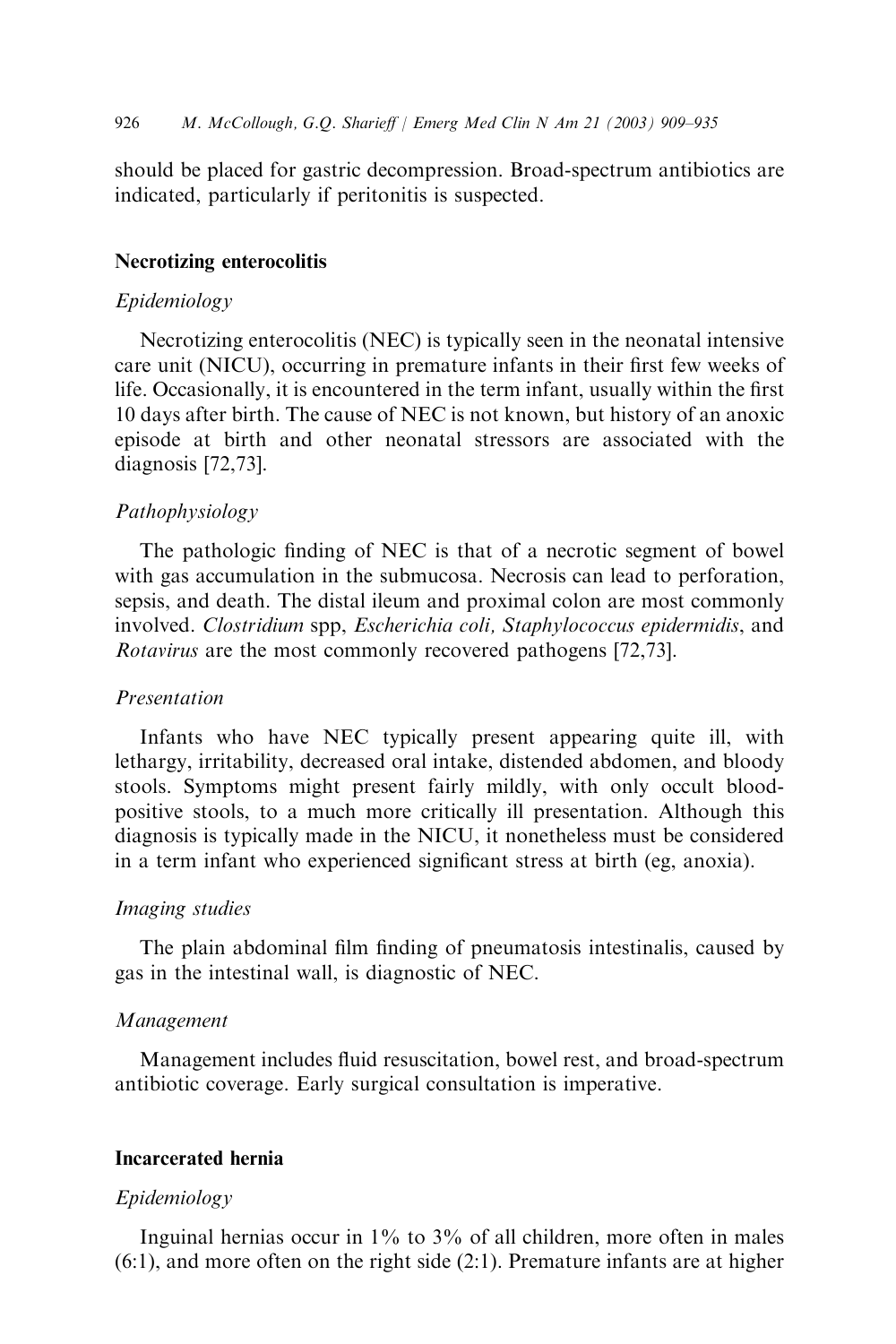risk for inguinal hernias, with an overall incidence of 3% to 5%. In addition, more than two thirds of incarcerated inguinal hernias requiring operative reduction occur during the first year of life [74]. Umbilical hernias are also more common in premature infants, but unlike inguinal hernias umbilical hernias rarely become incarcerated and usually close spontaneously by 2 to 3 years of age [74,75].

Other conditions that place children at increased risk for abdominal hernias include connective tissue diseases (eg, Marfan's syndrome, Ehlers-Danlos syndrome), cystic fibrosis, and metabolic disorders (eg, mucopolysaccharidoses). Patients who have ventriculoperitoneal shunts or patients who are receiving peritoneal dialysis are also at increased risk [75,76].

## Presentation

Hernias usually present with an asymptomatic bulge in the groin or umbilical area made more prominent with crying, straining, or laughing. The first sign of incarceration of an inguinal hernia is an abrupt onset of irritability in the young infant. Refusal to eat soon follows, followed by vomiting, which can become bilious and sometimes feculent.

Inguinal hernias can be palpated as smooth, firm, sausage-shaped, mildly tender masses in the groin; the hernia originates proximal to inguinal ring and can extend into the scrotum. The ''silk glove sign'' occurs when the index finger rubs over the proximal spermatic cord, and sometimes two layers of hernial sac can be felt rubbing together. If the child is wellappearing without vomiting, fever, or redness to the inguinal area, the hernia is not likely incarcerated.

#### Differential diagnosis

Many conditions can mimic an inguinal hernia, but the most common is a hydrocele. A hydrocele is a result of incomplete obliteration of the process vaginalis, which allows an outpocketing of peritoneum to appear in the scrotum. This fluid-filled sac can appear anywhere from the spermatic cord to the testis, and if large it can be transilluminated. Hydroceles can be palpated separate from the testes and are freely movable. A hydrocele usually appears in the first few months of life and disappears by 1 year of age.

## Diagnostic imaging

If the diagnosis is uncertain, a scrotal ultrasound can differentiate an inguinal hernia from a hydrocele.

#### Management

If signs of incarceration are not present, reduction should be attempted in the ED. Reduction of the hernia can usually be accomplished by placing the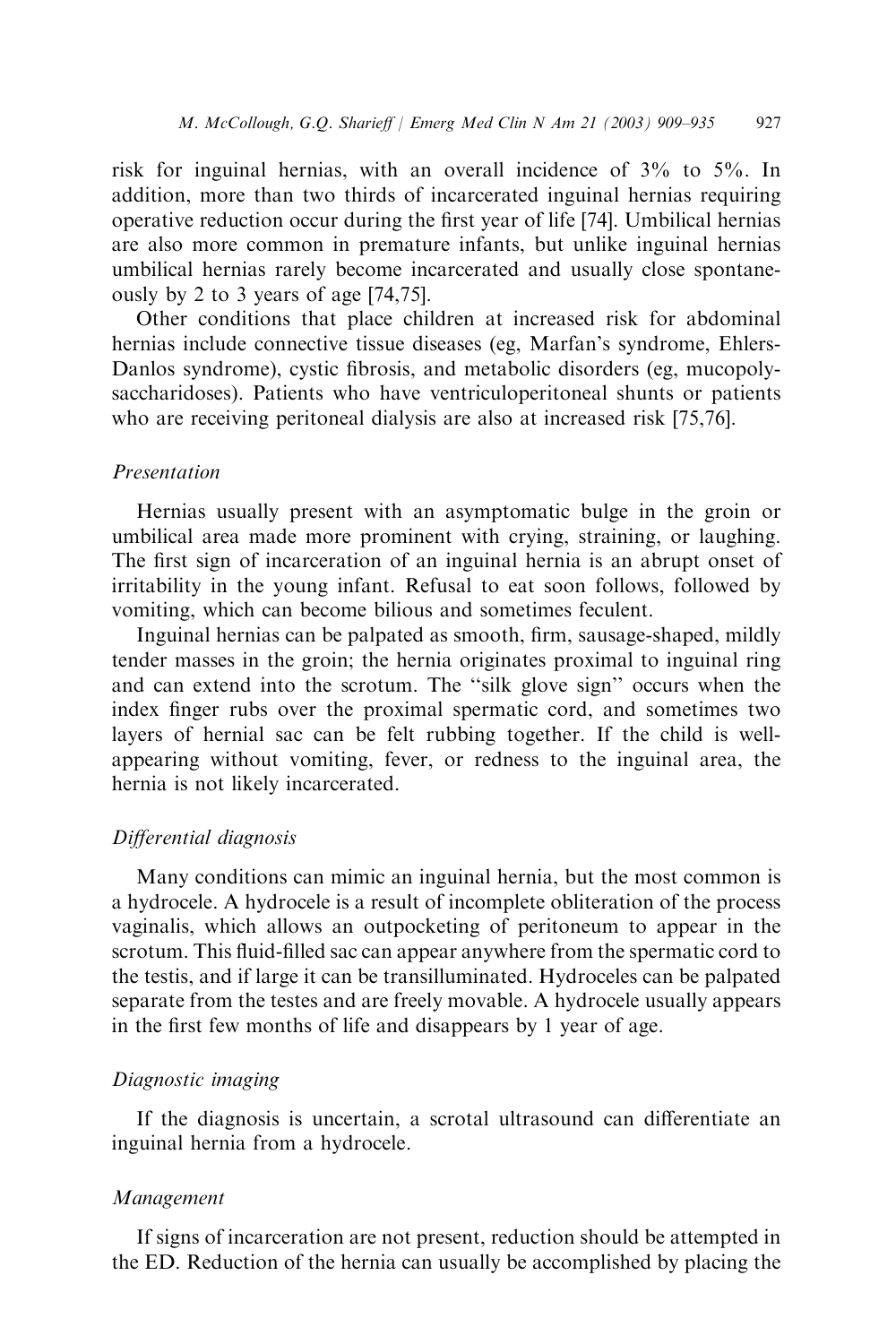child in Trendelenberg position with ice packs to the area and administering pain medication. If reduction is not possible or if the hernia appears to be incarcerated or ischemic, emergent surgical consultation is required. Umbilical hernias rarely become incarcerated and often close without surgery.

# Meckel's diverticulum

# Pathophysiology and epidemiology

Meckel's diverticulum is the most common congenital abnormality of the small intestine. A Meckel's diverticulum is a remnant of the omphalomesenteric (vitelline) duct, which normally disappears by the seventh week of gestation. It is a true diverticulum, containing all layers of the bowel wall. Up to 60% of these diverticulae contain heterotopic gastric tissue, and heterotopic pancreatic, endometrial, and duodenal mucosa have also been reported [77,78]. The features of Meckel's diverticulum are commonly described by ''the rule of 2s'' [79]: it is present in approximately 2% of the population with only 2% of affected patients becoming symptomatic. Fortyfive percent of symptomatic patients are less than 2 years of age [80]. The most common location is 2 feet (40–100 cm) from the ileocecal valve and the diverticulum typically is 2 inches long.

## Clinical presentation

The classic presentation of a Meckel's diverticulum is that of painless or minimally painful rectal bleeding. Isolated red rectal bleeding is common, particularly in boys less than 5 years of age [81]. Such painless bleeding is a result of heterotopic gastric tissue in the diverticulum or in the adjacent ileum. Abdominal pain, distension, and vomiting can occur if obstruction has occurred, and the presentation can mimic appendicitis or diverticulitis. A Meckel's diverticulum can also ulcerate and perforate, presenting as a bowel perforation or acting as a lead point, resulting in intussusception.

## Differential diagnosis

The differential diagnosis includes painful and nonpainful conditions. Rectal bleeding associated with abdominal pain can be caused by peptic ulcer disease, intussusception, and volvulus. Polyps, arteriovenous malformations, and tumors can cause nonpainful rectal bleeding.

## Laboratory tests

Although no laboratory test is diagnostic for a Meckel's diverticulum, children who have GI bleeding should undergo screening laboratory tests such as a complete blood count, coagulation profile, and a type and screen.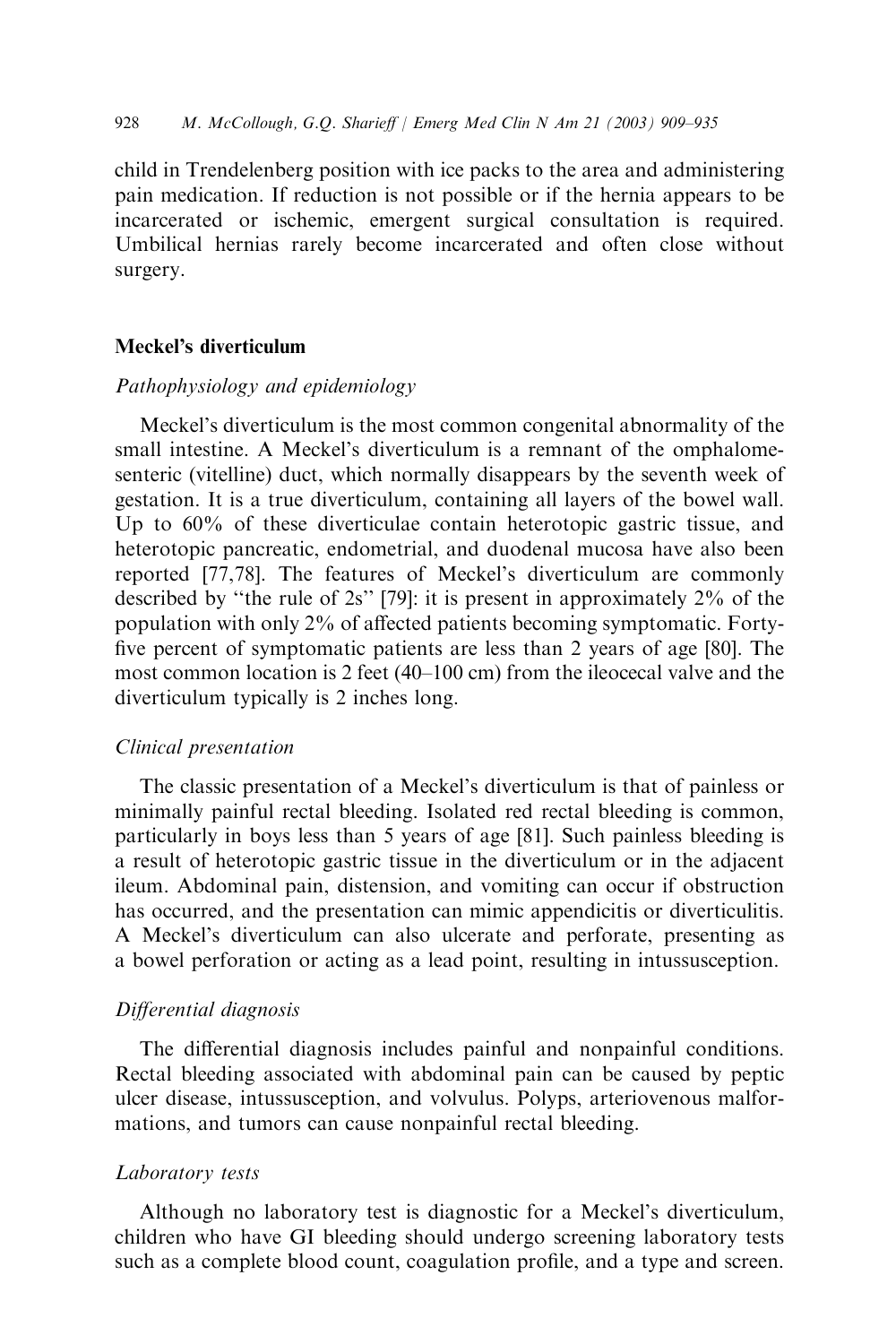## Diagnostic radiology

Abdominal films might show signs of obstruction such as dilated loops of bowel or a paucity of bowel gas. A Meckel's scan involves injection of Technetium–pertechnetate intravenously. This test relies on the presence of gastric mucosa in or near the diverticulum, which has an affinity for the radionucleotide. A Meckel's scan can detect the presence of gastric mucosa within the diverticulae with up to 85% accuracy [82]. Mesenteric arteriography can detect the site of active bleeding if bleeding is profuse.

# Management

As in any patient who has active bleeding, fluid resuscitation starting with 20 mL/kg boluses of normal saline is warranted. A blood transfusion might be necessary with a packed red blood cell increments of 10 mL/kg. The patient should have nothing by mouth and a nasogastric tube should be placed. Antibiotics must be initiated if there are peritoneal signs. Surgical consultation should be obtained emergently. Surgical intervention can involve a diverticulectomy or a more extensive small bowel segmental resection if there is irreversible bowel ischemia.

## Ovarian and testicular torsion

#### Epidemiology

While ovarian torsion in the ED is rare, a missed diagnosis can result in significant patient morbidity and medicolegal consequences. Both conditions are more common in preadolescent and adolescent patients, but they can occur in all age groups, even in utero.

Torsion of the testes or spermatic cord is more common than ovarian torsion, occurring in one of 4000 males, with a peak incidence at age 13 [83]. Delay in diagnosis and treatment can result in a loss of spermatogenesis or necrotic, gangrenous testes. Testicular salvage rates are time-dependent, with a 96% success rate if detorsion is performed within 4 hours of symptom onset decreasing to less than 10% at 24 hours.

# Pathophysiology

Older girls can have an ovarian torsion secondary to a corpus luteal or follicular cyst, whereas younger children might have no underlying ovarian abnormality or a mature cystic teratoma [84]. Bilateral ovarian torsion has been reported [85].

The testes enter the scrotum through the inguinal canal after descent from the abdomen. The peritoneum invaginates through the canal and partially covers the testis and epididymis, forming the tunica vaginalis. Typically, the tunica vaginalis attaches to the posterior wall of the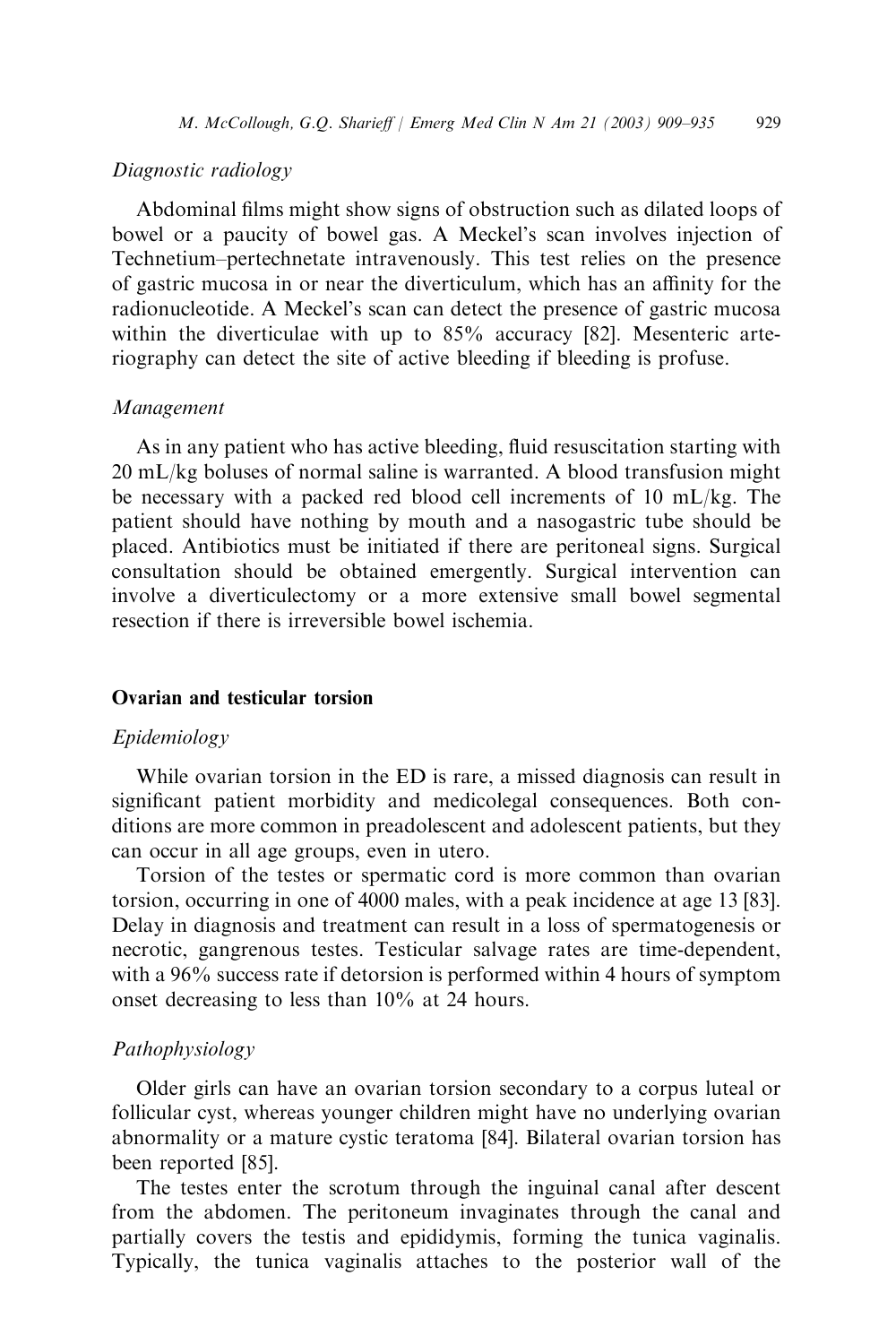hemiscrotum and the superior pole of the testes to achieve testicular fixation. If the tunica completely covers the testis and attaches higher up on the spermatic cord (bell clapper deformity), proper testicular fixation does not occur and there is a predisposition to torsion. In intravaginal torsion, the testis can rotate within the tunica vaginalis and thereby constrict arterial blood flow. Extravaginal torsion, seen more commonly in premature neonates, can also occur antenatally. If torsion is prolonged, testicular infarction and atrophy has been reported after 4 to 6 hours of ischemia.

## Clinical presentation

Ovarian torsion typically presents with an acute onset of pain on the side of the torsion; however, pain can radiate to the flank, back, or groin. Associated symptoms might include nausea, vomiting, constipation, urinary tract symptoms, and fever. Pelvic examination in older girls will reveal adnexal tenderness with a mass. Cervical motion tenderness might also be present. In younger children, when a pelvic examination is not possible, ultrasound will be diagnostic.

Testicular torsion can present as an acutely tender and swollen hemiscrotum, but it might present more subtly, especially in younger boys, underscoring the importance of the genital examination in the evaluation of pediatric abdominal pain. Although in younger boys the only presenting symptoms might be abdominal pain, vomiting, and a low-grade fever, examination will reveal scrotal tenderness and swelling with an elevated testis. The loss of the cremasteric reflex is another important sign; it was notably absent in 100% of the patients who had torsion in one series [86]. Torsion should also be considered in boys who have an undescended testis.

#### Differential diagnosis

Other disease processes that can present with sudden abdominal pain and vomiting include intussusception and renal colic. In girls, ectopic pregnancy and ruptured corpus luteal cyst or tubo-ovarian abscess must also be considered.

#### Laboratory tests

Leukocytosis is present in up to 50% of patients, and UA is typically normal.

# Diagnostic radiology

Diagnostic studies might be appropriate in certain cases, but they should never delay surgical consultation, especially in patients who present with less than 12 hours of symptoms. A suggestive history and physical examination are all that are necessary to prompt emergent surgical exploration.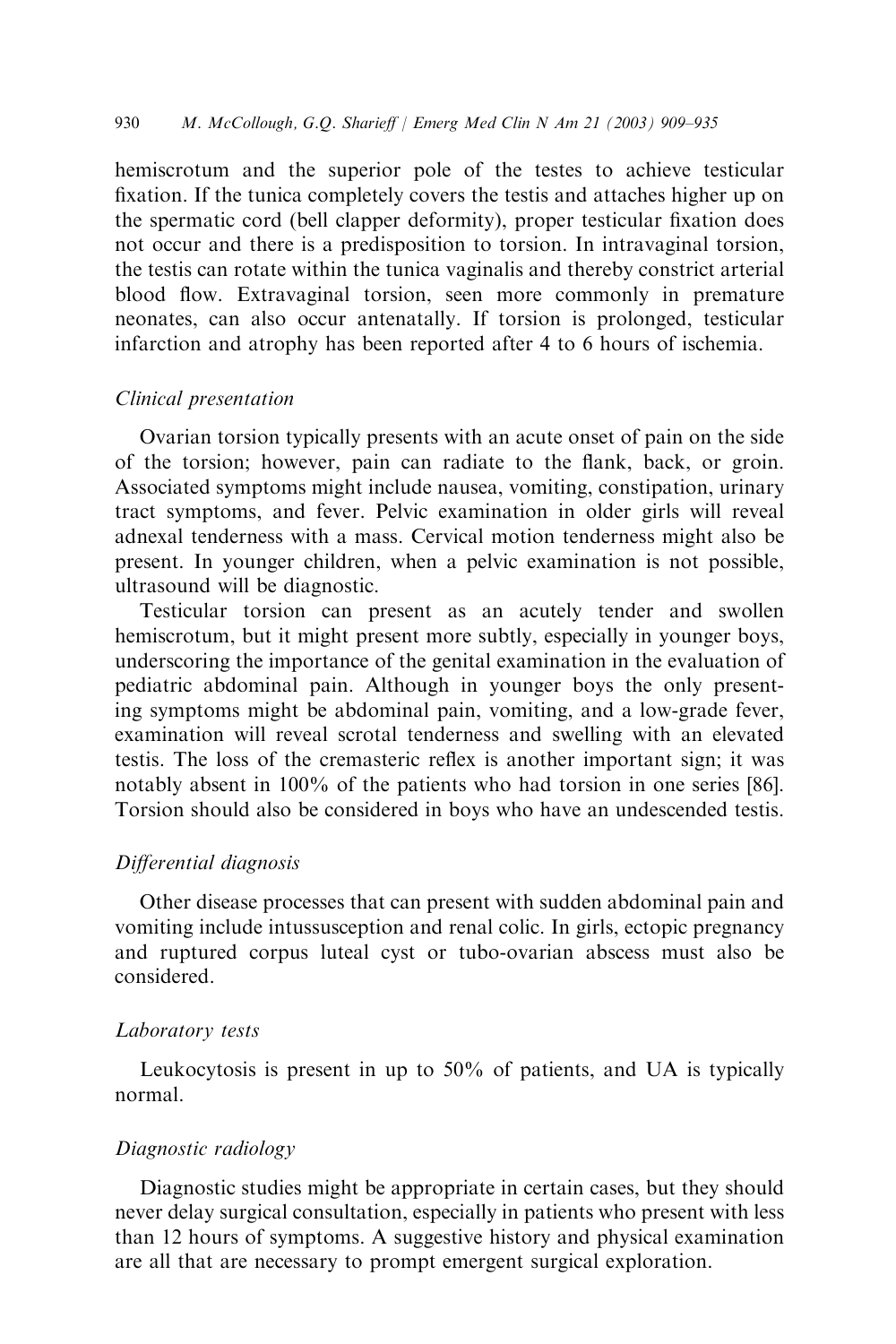Color-flow Doppler ultrasound has a sensitivity of 82% to 86% with a specificity of almost 100% for testicular torsion. Sensitivity and specificity are lower for ovarian torsion. Scintigraphy for testicular torsion has a sensitivity ranging from 80% to 100% and a specificity of 89% to 100% [87]. Decreased blood flow to the affected gonad is considered to be diagnostic of torsion.

Because torsion can be intermittent, diagnostic tests might be negative at the time of examination. If suspicion for the diagnosis still exists, consultation with a urologist or gynecologist and admission to the hospital is recommended.

#### Management

If ovarian torsion is suspected or confirmed on ultrasound with Doppler flow studies [88], laparoscopy should be performed to attempt ovarian salvage. Unfortunately, ovarian salvage is rare, even when the interval between diagnosis and operative intervention is short [89], which might be caused by a delay in the initial diagnosis. Symptom onset has varied from 6 hours to 3 weeks before ultimate diagnosis [90,91] Although most torsed ovaries are necrotic on exploration, there have been reports of ovarian salvage after ovarian detorsion and oophoropexy [92].

If a male patient presents within 12 hours of symptoms, immediate surgical exploration is indicated. While awaiting surgery, an attempt at manual detorsion in the ED is appropriate, which is accomplished by rotating the testis in an ''open-book'' fashion from medial to lateral after administration of adequate analgesia. Orchidopexy of both testes is usually performed after detorsion to avoid recurrence; approximately 40% of patients have a bellclapper deformity of the contralateral testis.

#### Summary

Surgical emergencies can be missed easily in children, who are not always able to volunteer relevant information. Awareness of the entities discussed in this review might help the EP uncover subtle clues to early diagnoses that might not be initially apparent.

Ill-appearing children who have abdominal pain and vomiting should be considered to have ischemic or necrotic bowel until proven otherwise. Possible diagnoses include volvulus, intussusception, and necrotizing enterocolitis. Bilious vomiting, especially in a young infant, should be considered to be an indication of a high bowel obstruction such as midgut volvulus, which warrants immediate surgical consultation. Significant rectal bleeding with abdominal pain can result from intussusception, volvulus, or an inflamed Meckel's diverticulum. Rectal bleeding with unstable vital signs can result from an upper GI bleed (eg, peptic ulcer disease). Painless rectal bleeding can result from a Meckel's diverticulum, polyps, arteriovenous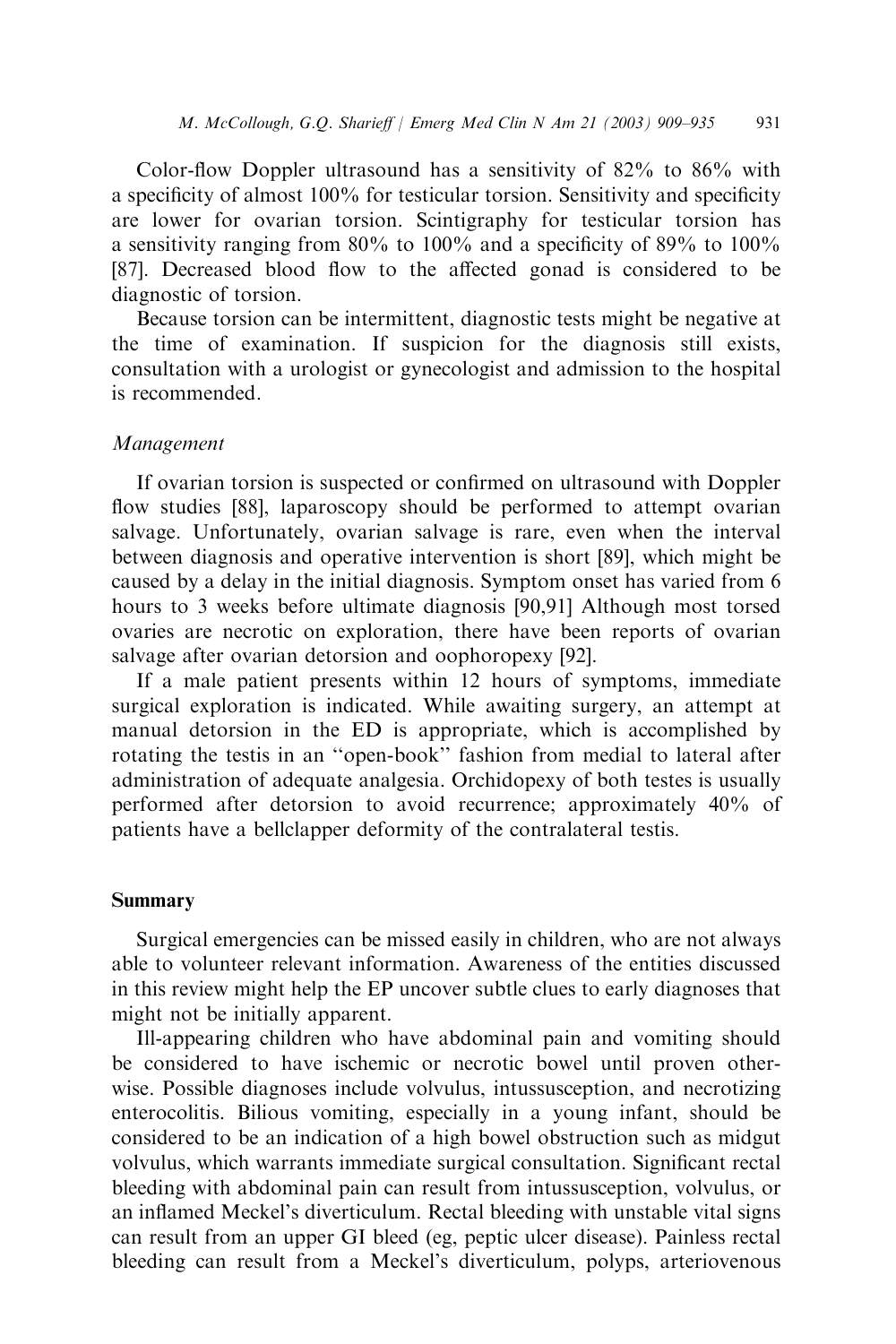malformation, or a tumor. Examination of the genitalia is imperative, especially in boys, to exclude the possibility of an incarcerated hernia or testicular torsion.

## References

- [1] Kim M, Strait RT, Sato TT, et al. A randomized clinical trial of analgesia in children with acute abdominal pain. Acad Emerg Med 2002;9(4):281–7.
- [2] Wagner JM, McKinner WP, Carpenter JL. Does this patient have appendicitis? JAMA 1996;276(19):1589–94.
- [3] Williams N, Bello M. Perforation rates relates to delayed presentation in childhood acute appendicitis. J Royal College Surg Edinburgh 1998;43(2):101–2.
- [4] Saidi RF, Ghasemi M. Role of Alvarado score in diagnosis and treatment of suspected acute appendicitis. Amer J Emerg Med 2000;18(2):230–1.
- [5] Horwitz JR, Gursoy M, Jaksic T, et al. Importance of diarrhea as a presenting symptom of appendicitis in very young children. Amer J Surgery 1997;173(2):80–2.
- [6] Scholer SJ, Pituch K, Orr DP, et al. Use of the rectal examination on children with acute abdominal pain. Clin Pediatr [Phila] 1998;37(5):311–6.
- [7] Rothrock SG, Pagane J. Acute appendicitis in children: emergency department diagnosis and management. Ann Emerg Med 2000;36(1):39–51.
- [8] Emery M, Jones J, Brown M. Clinical application of infrared thermography in the diagnosis of appendicitis. Am J Emerg Med 1994;42(1):48–50.
- [9] Reynolds SL. Missed appendicitis in a pediatric emergency department. Pediatr Emerg Care 1993;9(1):1–3.
- [10] Coleman C, Thompson JE, Bennion RS, et al. White blood cell count is poor predictor of severity of disease in the diagnosis of appendicitis. Amer Surgeon 1998;64(10):983–5.
- [11] Chung JL, Kong MS, Lin SL, et al. Diagnostic value of C-reactive protein in children with perforated appendicitis. European J Peds 1996;155(7):529–31.
- [12] Paajanen H, Mansikka A, Laato M, et al. Are serum inflammatory markers age dependent in acute appendicitis? Amer College Surgeons J 1997;184(3):303–8.
- [13] Hallan S, Asberg A, Edna TH. Additional value of biochemical tests in suspected acute appendicitis. Eur J Surgery 1997;163(7):533–8.
- [14] Andersson RE, Hugander AP, Ghazi SH, et al. Diagnostic value of disease history, clinical presentation, and inflammatory parameters in appendicitis. World J Surgery 1999;23(2): 133–40.
- [15] Albiston E. The role of radiological imaging in the diagnosis of acute appendicitis. Can J Gastroenterol 2002;16(7):451–63.
- [16] Orr RK, Porter D, Hartman D. Ultrasonography to evaluate adults for appendicitis: decision making based on meta-analysis and probabilistic reasoning. Acad Emerg Med 1995;2(7):644–50.
- [17] Wong ML, Casey SO, Leonidas JC, et al. Sonographic diagnosis of acute appendicitis in children. Pediatr Surg J 1994;29(10):1356–60.
- [18] Ramachandran P, Sivit CJ, Newman KD, et al. Ultrasonography as an adjunct in the diagnosis of acute appendicitis: a 4-year experience. J Pediatr Surg 1996;31(1):164–7 [discussion 167–9].
- [19] Crady SK, Jones JS, Wyn T, Luttenton CR. Clinical validity of ultrasound in children with suspected appendicitis. Ann Emerg Med 1993;22(7):1125–9.
- [20] Zaki AM, MacMahon RA, Gray AR. Acute appendicitis in children: when does ultrasound help? Aust N Z J Surg 1994;64(10):695–8.
- [21] Hahn HB, Hoepner FU, Kalle T, et al. Sonography of acute appendicitis in children: 7 years experience. Pediatr Radiol 1998;28(3):147–51.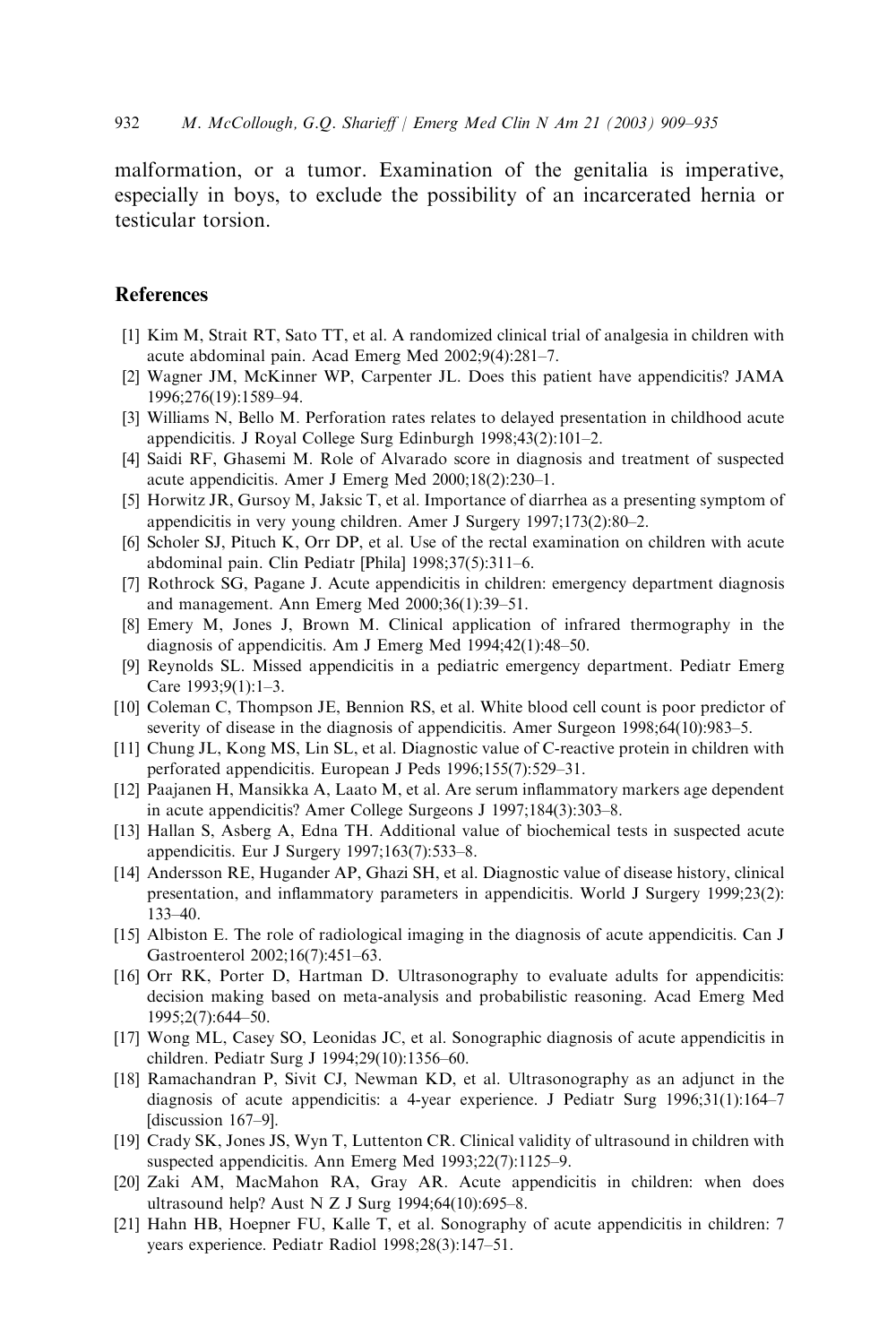- [22] Carrico CW, Fenton LZ, Taylor GA, et al. Impact of sonography on the diagnosis and treatment of acute lower abdominal pain in children and young adults. Am AJR Roentgenol J 1999;172(2):513–6.
- [23] Lessin MS, Chan M, Catallozzi M, et al. Selective use of ultrasonography for acute appendicitis in children. Am J Surg 1999;177(3):193–6.
- [24] Rice HE, Arbesman M, Martin DJ, et al. Does early ultrasonography affect management of pediatric appendicitis? A prospective analysis. Pediatr Surg J 1999;34(5):754–8.
- [25] Rice HE, Arbesman M, Martin DJ, et al. Does early ultrasonography affect management of pediatric appendicitis? A prospective analysis. J Pediatr Surg 1999;34(5):754–8 [discussion 758–9].
- [26] Roosevelt GE, Reynolds SL. Does the use of ultrasonography improve the outcome of children with appendicitis? Acad Emerg Med 1998;5(11):1071–5.
- [27] Quillin SP, Siegel MJ. Diagnosis of appendiceal abscess in children with acute appendicitis: value of color Doppler sonography. AJR Am J Roentgenol 1995;164(5):1251–4.
- [28] Funaki B, Grosskreutz SR, Funaki CN. Using unenhanced helical CT with enteric contrast material for suspected appendicitis in patients treated at a community hospital. AJR Am J Roentgenol 1998;171(4):997–1001.
- [29] Garcia Pena BM, Mandl KD, Kraus SJ, et al. Ultrasonography and limited computed tomography in the diagnosis and management of appendicitis in children. JAMA 1999; 282(11):1041–6.
- [30] Pena BM, Taylor GA, Lund DP, et al. Effect of computed tomography on patient management and costs in children with suspected appendicitis. Pediatrics 1999;104(3 Pt 1):440–6.
- [31] Rao PM, Rhea JT, Rattner DW. Introduction of appendiceal CT: impact on negative appendectomy and appendiceal perforation rates. Ann Surg 1999;229(3):344–9.
- [32] Jabra AA, Shalaby-Rana EI, Fishman EK. CT of appendicitis in children. J Comput Assist Tomogr 1997;21(4):661–6.
- [33] Kanegaye JT, Vance CW, Parisi M, et al. Failure of technetium-99m hexamethylpropylene amine oxime leukocyte scintigraphy in the evaluation of children with suspected appendicitis. Ped Emerg Care 1995;11(5):285–90.
- [34] Turan C, Tutus A, Ozokutan BH, et al. The evaluation of technetium 99m-citrate scintigraphy in children with suspected appendicitis. J Pediatr Surg 1999;34(8):1272–5.
- [35] Hormann M, Paya K, Eibenberger K, et al. MR imaging in children with nonperforated acute appendicitis: value of unenhanced MR imaging in sonographically selected cases. Am AJR Roentgenol J 1998;171(2):467–70.
- [36] Banani SA, Talei A. Can oral metronidazole substitute parenteral drug therapy in acute appendicitis? A new policy in the management of simple or complicated appendicitis with localized peritonitis: a randomized controlled clinical trial. Am Surg 1999;65(5):411–6.
- [37] Soderquist-Elinder C, Hirsch K, Bergdahl S, et al. Prophylactic antibiotics in uncomplicated appendicitis during childhood—a prospective randomised study. Eur J Pediatr Surg 1995;5(5):282–5.
- [38] Paulozzi LJ. Is *Helicobacter pylori* a cause of infantile hypertrophic pyloric stenosis? Med Hypotheses 2000;55(2):119–25.
- [39] Spicer RD. Infantile hypertrophic pyloric stenosis: a review. Br J Surg 1982;69(3): 128–35.
- [40] Abbas AE, Weiss SM, Alvear DT. Infantile hypertrophic pyloric stenosis: delays in diagnosis and overutilization of imaging modalities. Am Surg 1999;65(1):73–6.
- [41] Smith GA, Mihalov L, Shields BJ. Diagnostic aids in the differentiation of pyloric stenosis from severe gastroesophageal reflux during early infancy: the utility of serum bicarbonate and serum chloride. Am J Emerg Med 1999;17(1):28–31.
- [42] Hernanz-Schulman M, Sells LL, Ambrosino MM, et al. Hypertrophic pyloric stenosis in the infant without a palpable olive: accuracy of sonographic diagnosis. Radiology 1994;193(3):771–6.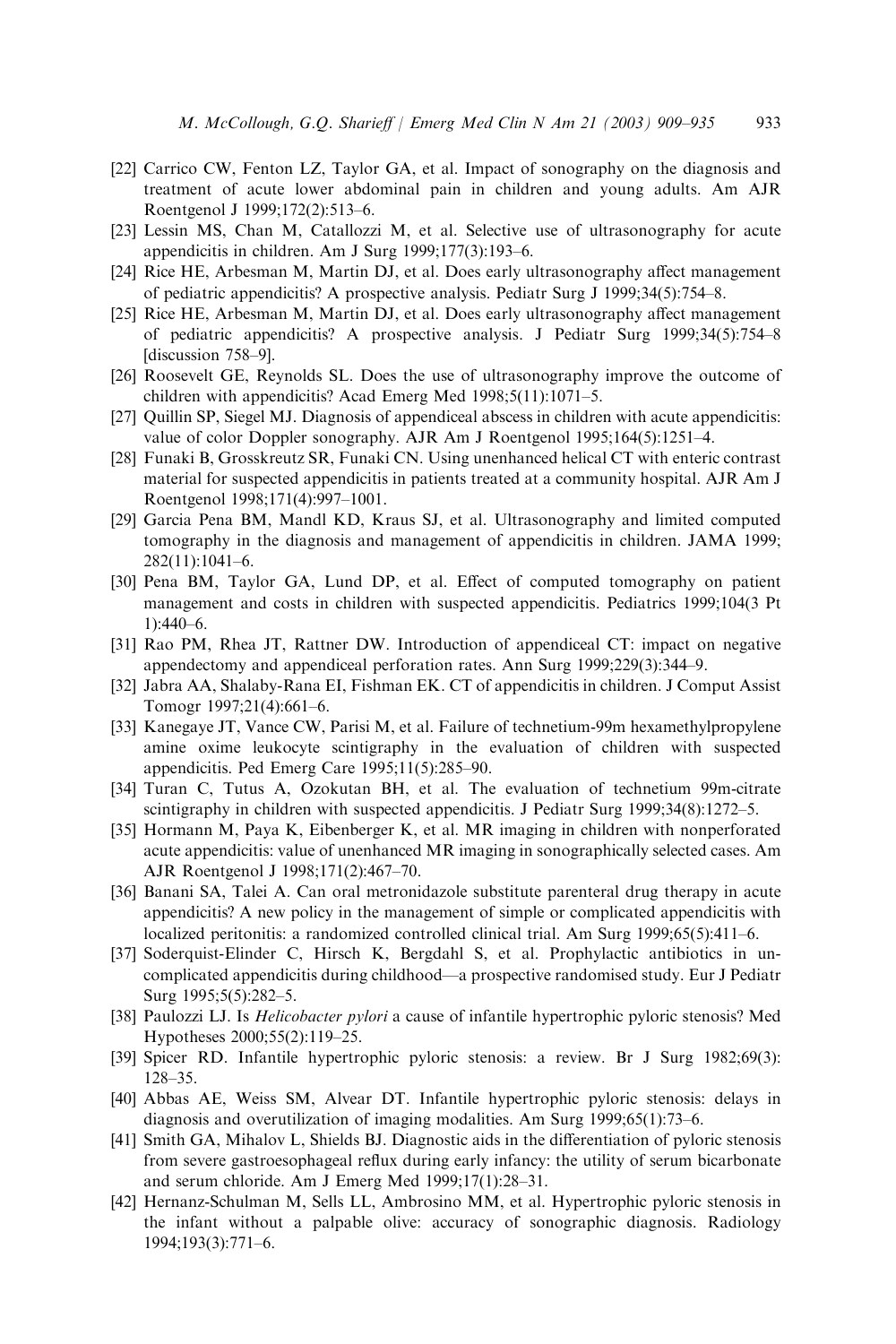- [43] Neilson D, Hollman AS. The ultrasonic diagnosis of infantile hypertrophic pyloric stenosis: technique and accuracy. Clin Radiol 1994;49(4):246–7.
- [44] De Backer A, Bove T, Vandenplas Y, et al. Contribution of endoscopy to early diagnosis of hypertrophic pyloric stenosis. Pediatr Gastroenterol Nutr J 1994;18(1):78–81.
- [45] Yamamoto A, Kino M, Sasaki T, et al. Ultrasonographic follow-up of the healing process of medically treated hypertrophic pyloric stenosis. Pediatr Radiol 1998;28(3):177–8.
- [46] Lin JN, Lou CC, Wang KL. Intestinal malrotation and midgut volvulus: a 15-year review. J Formos Med Assoc 1995;94(4):178–81.
- [47] Harrison RL, Set P, Brain AJ. Persistent value of air-augmented radiograph in neonatal high gastrointestinal obstruction, despite more modern techniques. Acta Paediatr 1999; 88(11):1284–6.
- [48] Shimanuki Y, Aihara T, Takano H, et al. Clockwise whirlpool sign at color Doppler US: an objective and definite sign of midgut volvulus. Radiology 1996;199(1):261–4.
- [49] Weinberger E, Winters WD, Liddell RM, et al. Sonographic diagnosis of intestinal malrotation in infants: importance of the relative positions of the superior mesenteric vein and artery. Am AJR Roentgenol J 1992;159(4):825–8.
- [50] Zerin JM, DiPietro MA. Superior mesenteric vascular anatomy at ultrasound in patients with surgically proved malrotation of the midgut. Radiology 1992;183(3):693–4.
- [51] Parashar UD, Holman RC, Cummings KD, et al. Trends in intussusception-associated hospitalizations and deaths among US infants. Pediatrics 2000;106(6):1413–21.
- [52] Ugwu BT, Legbo JN, Dakum NK, et al. Childhood intussusception: a 9-year review. Ann Trop Paediatr 2000;20(2):131–5.
- [53] Kuppermann N, O'Dea T, Pinckney L, et al. Predictors of intussusception in young children. Arch Pediatr Adolesc Med 2000;154(3):250–5.
- [54] Heldrich FJ. Lethargy as a presenting symptom in patients with intussusception. Clin Pediatr 1986;25(7):363–5.
- [55] Yamamoto LG, Morita SY, Boychuk R, et al. Stool appearance in intussusception: assessing the value of the term ''currant jelly.'' Am J Emerg Med 1997;15(3):293–8.
- [56] Smith DS, Bonadio WA, Losek JD, et al. The role of abdominal x-rays in the diagnosis and management of intussusception. Pediatr Emerg Care 1992;8(6):325–7.
- [57] Yang ST, Tsai CH, Chen JA. Differential diagnosis between intussusception and gastroenteritis by plain film. Zhonghua Min Guo Xiao Er Ke Yi Xue Hui Za Zhi 1995;36(3):170–5.
- [58] Bhisitkul DM, Listernick R, Shkolnik A, et al. Clinical application of ultrasonography in the diagnosis of intussusception. Pediatr J 1992;121(2):182–6.
- [59] Campbell JB. Contrast media in intussusception. Pediatr Radiol 1989;19(5):293–6.
- [60] Gonzalez-Spinola J, Del Pozo G, Tejedor D, et al. Intussusception: the accuracy of ultrasound-guided saline enema and the usefulness of a delayed attempt at reduction. Pediatr Surg J 1999;34(6):1016–20.
- [61] Rohrschneider WK, Troger J. Hydrostatic reduction of intussusception under US guidance. Pediatr Radiol 1995;25(7):530–4.
- [62] Wang G, Liu XG, Zitsman JL. Nonfluoroscopic reduction of intussusception by air enema. World J Surg 1995;19(3):435–8.
- [63] Daneman A, Alton DJ, Ein S, et al. Perforation during attempted intussusception reduction in children—a comparison of perforation with barium and air. Pediatr Radiol 1995;25(2):81–8.
- [64] Gu L, Alton DJ, Daneman A, et al. John Caffey Award. Intussusception reduction in children by rectal insufflation of air. Am AJR Roentgenol J 1988;150(6):1345–8.
- [65] Schmit P, Rohrschneider WK, Christmann D. Intestinal intussusception survey about diagnostic and nonsurgical therapeutic procedures. Pediatr Radiol 1999;29(10): 752–61.
- [66] Sandler AD, Ein SH, Connolly B. Unsuccessful air-enema reduction of intussusception: is a second attempt worthwhile? Pediatr Surg Int 1999;15(3–4):214–6.